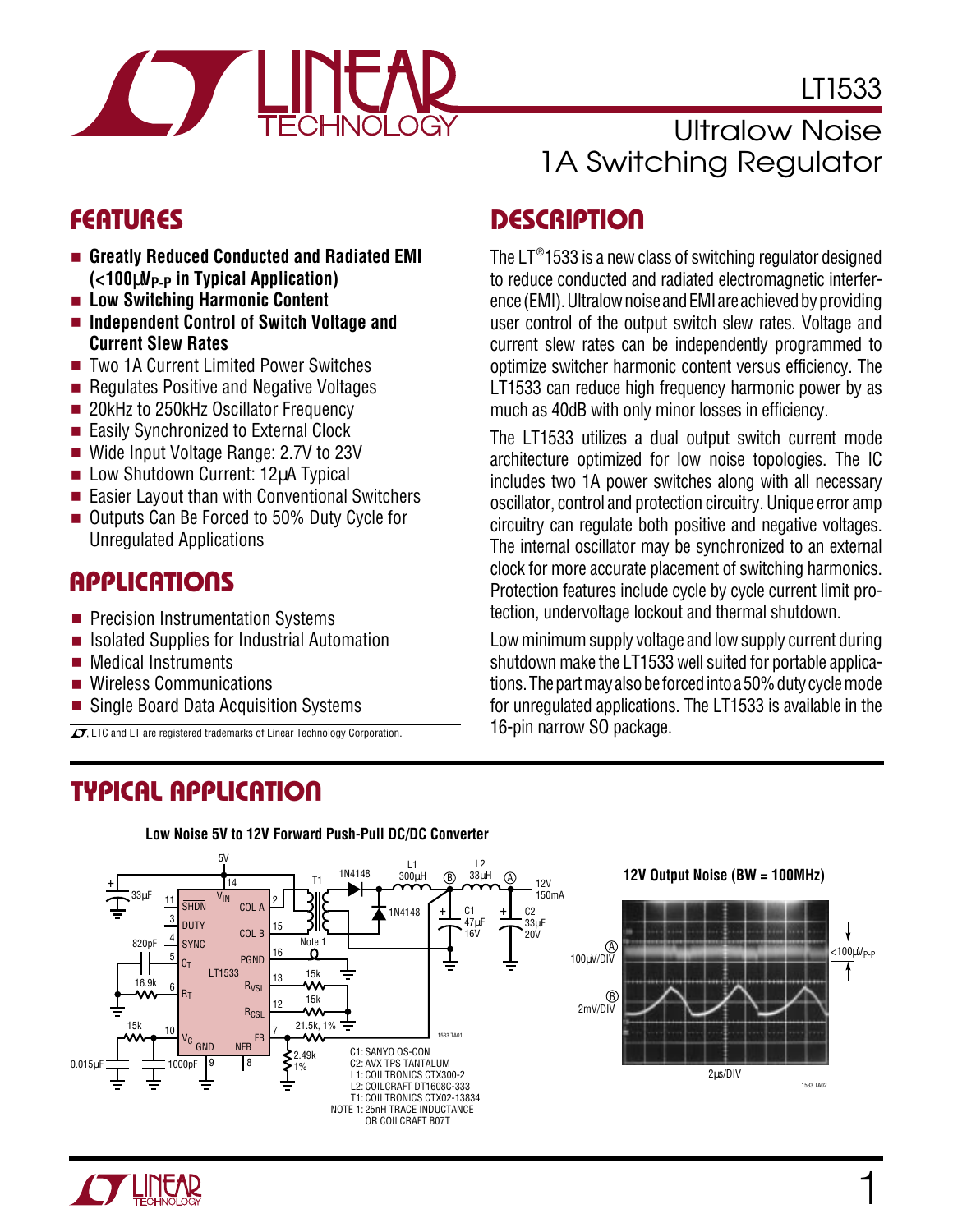### **ABSOLUTE MAXIMUM RATINGS**

| (Note 1)                                    |  |
|---------------------------------------------|--|
|                                             |  |
|                                             |  |
|                                             |  |
|                                             |  |
|                                             |  |
|                                             |  |
|                                             |  |
| <b>Operating Junction Temperature Range</b> |  |
|                                             |  |
|                                             |  |
| Lead Temperature (Soldering, 10 sec) 300°C  |  |
|                                             |  |

### **PACKAGE/ORDER INFORMATION**



Consult factory for Military grade parts.

### **ELECTRICAL CHARACTERISTICS**

 $V_{IN}$  = 5V,  $V_C$  = 0.9V,  $V_{FB}$  =  $V_{REF}$ . COL A, COL B,  $\overline{SHDN}$ , NFB, DUTY pins open, unless otherwise noted.

| <b>SYMBOL</b>                | <b>PARAMETER</b>                                       | <b>CONDITIONS</b>                                                 |           | <b>MIN</b>     | <b>TYP</b>     | <b>MAX</b>     | UNITS         |
|------------------------------|--------------------------------------------------------|-------------------------------------------------------------------|-----------|----------------|----------------|----------------|---------------|
| <b>Supply and Protection</b> |                                                        |                                                                   |           |                |                |                |               |
| VIN                          | Recommended Operating Range                            |                                                                   |           | 2.7            |                | 23             | V             |
| $V_{IN(MIN)}$                | Minimum Input Voltage                                  |                                                                   |           |                | 2.55           | 2.7            | V             |
| <b>IVIN</b>                  | <b>Supply Current</b>                                  | $2.7V \leq V_{IN} \leq 23V$ , $R_{VSL}$ , $R_{CSL}$ , $R_T = 17k$ |           |                | 12             | 18             | mA            |
| $I_{VIN(OFF)}$               | <b>Shutdown Supply Current</b>                         | $2.7V \leq V_{IN} \leq 23V$ , $V_{\overline{SHDN}} = 0V$          |           |                | 12             | 30             | μA            |
| <b>V<sub>SHDN</sub></b>      | Shutdown Threshold                                     | $2.7V \le V_{IN} \le 23V$                                         |           | 0.4            | 0.8            | 1.2            | V             |
| <b>I</b> SHDN                | Shutdown Input Current                                 |                                                                   |           |                | $-2$           |                | μA            |
| <b>Error Amplifiers</b>      |                                                        |                                                                   |           |                |                |                |               |
| V <sub>REF</sub>             | Reference Voltage                                      | Measured at Feedback Pin                                          |           | 1.235<br>1.215 | 1.250<br>1.250 | 1.265<br>1.275 | V<br>V        |
| <b>IFB</b>                   | <b>Feedback Input Current</b>                          | $V_{FB} = V_{REF}$                                                |           |                | 250            | 900            | пA            |
| $FB_{REG}$                   | Reference Voltage Line Regulation                      | $2.7V \le V_{IN} \le 23V$                                         |           |                | 0.003          | 0.03           | $\frac{9}{6}$ |
| <b>V<sub>NFR</sub></b>       | Negative Feedback Reference Voltage                    | Measured at Negative Feedback Pin with<br>Feedback Pin Open       | $\bullet$ | $-2.550$       | $-2.500$       | $-2.420$       | $\vee$        |
| <b>INFR</b>                  | Negative Feedback Input Current                        | $V_{NFB} = V_{NFR}$                                               |           | $-37$          | $-25$          |                | μA            |
| <b>NFB<sub>REG</sub></b>     | Negative Feedback Reference Voltage<br>Line Regulation | $2.7V \le V_{IN} \le 23V$                                         |           |                | 0.002          | 0.05           | $\frac{9}{6}$ |

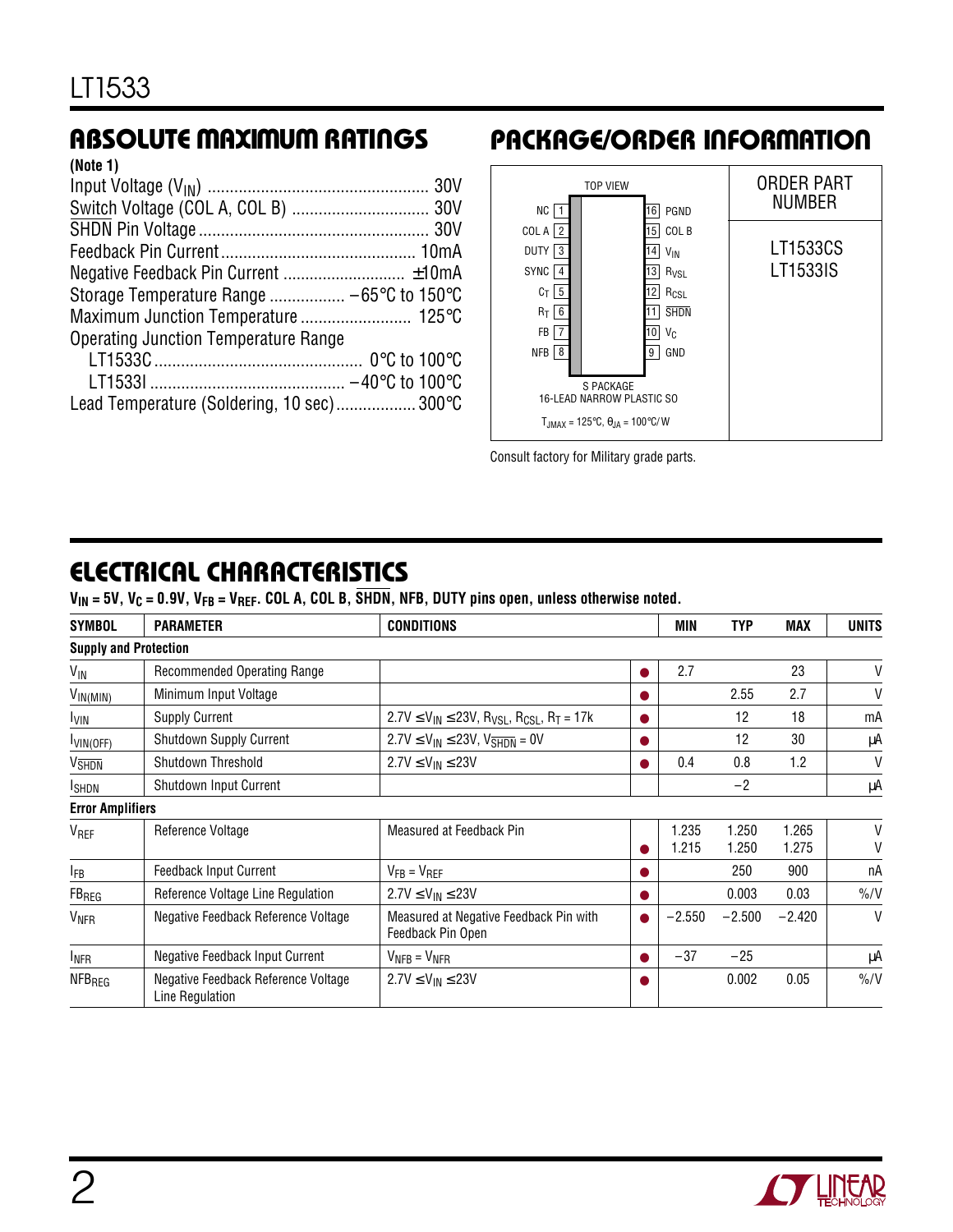### **ELECTRICAL CHARACTERISTICS**

 $V_{IN}$  = 5V,  $V_C$  = 0.9V,  $V_{FB}$  =  $V_{REF}$ . COL A, COL B,  $\overline{SHDN}$ , NFB, DUTY pins open, unless otherwise noted.

| <b>SYMBOL</b>                               | <b>PARAMETER</b>                                                   | <b>CONDITIONS</b>                                                                                          | MIN         | <b>TYP</b>   | <b>MAX</b>   | <b>UNITS</b>          |
|---------------------------------------------|--------------------------------------------------------------------|------------------------------------------------------------------------------------------------------------|-------------|--------------|--------------|-----------------------|
| $g_m$                                       | Error Amplifier Transconductance                                   | $\Delta I_C = \pm 25 \mu A$                                                                                | 1100<br>700 | 1500         | 1900<br>2300 | <b>umho</b><br>μmho   |
| <b>IESK</b>                                 | Error Amplifier Sink Current                                       | $V_{FB} = V_{REF} + 150$ mV, $V_C = 0.9V$ , $V_{SHDN} = 1V$                                                | 120         | 200          | 350          | μA                    |
| <b>IESRC</b>                                | Error Amplifier Source Current                                     | $V_{FB} = V_{REF} - 150$ mV, $V_C = 0.9V$ , $V_{SHDN} = 1V$                                                | 120         | 200          | 350          | μA                    |
| V <sub>CLH</sub>                            | Error Amplifier Clamp Voltage                                      | High Clamp, $V_{FB} = 1V$                                                                                  |             | 1.33         |              | V                     |
| <b>V<sub>CLL</sub></b>                      | Error Amplifier Clamp Voltage                                      | Low Clamp, $V_{FB} = 1.5V$                                                                                 |             | 0.1          |              | $\mathsf{V}$          |
| $A_V$                                       | Error Amplifier Voltage Gain                                       |                                                                                                            | 180         | 250          |              | V/V                   |
| <b>Oscillator and Sync</b>                  |                                                                    |                                                                                                            |             |              |              |                       |
| f <sub>MAX</sub>                            | Maximum Switch Frequency                                           |                                                                                                            |             | 250          |              | kHz                   |
| fsync                                       | Synchronization Frequency Range                                    | $f_{\rm OSC}$ = 250kHz                                                                                     |             |              | 375          | kHz                   |
| R <sub>SYNC</sub>                           | <b>SYNC Pin Input Resistance</b>                                   |                                                                                                            |             | 40           |              | kΩ                    |
| VFBfs                                       | FB Pin Threshold for Frequency Shift                               | 5% Reduction from Nominal                                                                                  |             | 0.4          |              | $\mathsf{V}$          |
| <b>Output Switches</b>                      |                                                                    |                                                                                                            |             |              |              |                       |
| <b>DC<sub>MAX</sub></b>                     | Maximum Switch Duty Cycle                                          | DUTY Pin Open, $R_{VSL}$ = $R_{CSL}$ = 4.9k, $f_{OSC}$ = 25kHz<br>DUTY Pin Grounded, Forced 50% Duty Cycle | 44          | 45.5<br>50.0 |              | $\frac{0}{0}$<br>$\%$ |
| $t_{IBL}$                                   | Switch Current Limit Blanking Time                                 |                                                                                                            |             | 200          |              | ns                    |
| BV                                          | Output Switch Breakdown Voltage                                    | $2.7V \le V_{IN} \le 23V$                                                                                  | 25          | 30           |              | $\mathsf{V}$          |
| $R_{ON}$                                    | <b>Output Switch-On Resistance</b>                                 | $I_{COL A}$ or $I_{COL B} = 0.75A$                                                                         |             | 0.5          | 0.85         | $\Omega$              |
| ILIM(MAX)                                   | <b>Maximum Current Limit</b><br><b>Short-Circuit Current Limit</b> | Duty Cycle = $15%$<br>Duty Cycle = $40\%$                                                                  | 1<br>0.8    | 1.25         | 1.8          | A<br>Α                |
| $\Delta I_{\text{IN}}/\Delta I_{\text{SW}}$ | Supply Current Increase During<br>Switch-On Time                   |                                                                                                            |             | 16           |              | mA/A                  |
| V <sub>DUTYTH</sub>                         | <b>DUTY Pin Threshold</b>                                          |                                                                                                            |             | 0.35         |              |                       |
| <b>Slew Control</b>                         |                                                                    |                                                                                                            |             |              |              |                       |
| V <sub>SLEWR</sub>                          | Output Voltage Slew Rising Edge                                    | Either A or B, $R_{VSL}$ , $R_{CSL} = 17k$                                                                 |             | 11           |              | $V/\mu s$             |
| V <sub>SLEWF</sub>                          | Output Voltage Slew Falling Edge                                   | Either A or B, $R_{VSL}$ , $R_{CSL} = 17k$                                                                 |             | 14.5         |              | $V/\mu s$             |
| <b>I</b> SLEWR                              | Output Current Slew Rising Edge                                    | Either A or B, $R_{VSL}$ , $R_{CSL} = 17k$                                                                 |             | 1.3          |              | $A/\mu s$             |
| <b>I</b> SLEWF                              | <b>Output Current Slew Falling Edge</b>                            | Either A or B, $R_{VSL}$ , $R_{CSL} = 17k$                                                                 |             | 1.3          |              | $A/\mu s$             |

The ● denotes specifications that apply over the full operating temperature range.

**Note 2:** The LT1533 is designed to operate over the junction temperature range of –40°C to 125°C, but is neither tested nor guaranteed beyond 0°C to 100°C for C grade or –40°C to 100°C for I grade.

**Note 1:** Absolute Maximum Ratings are those values beyond which the life of a device may be impaired.

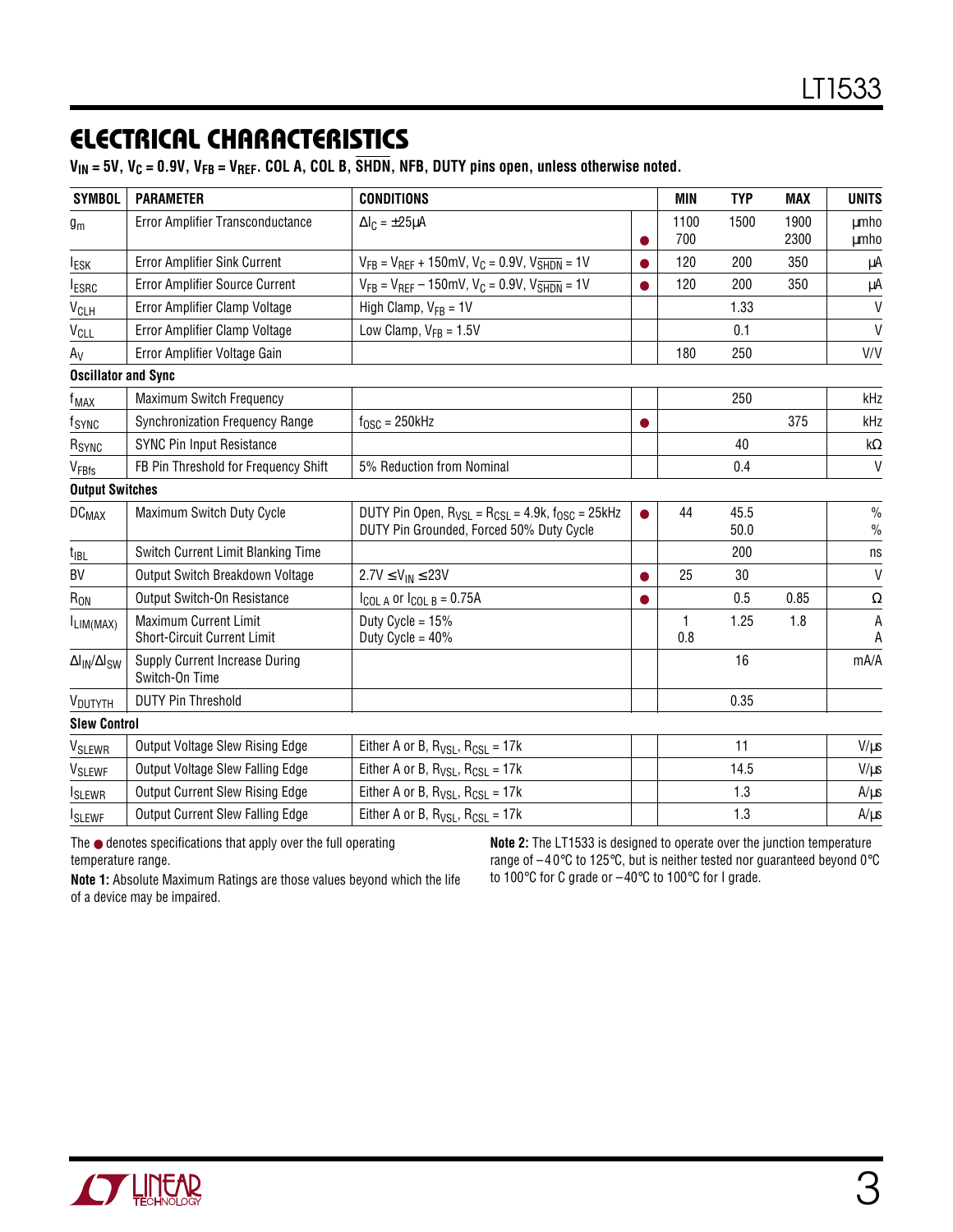# **TYPICAL PERFORMANCE CHARACTERISTICS U W**



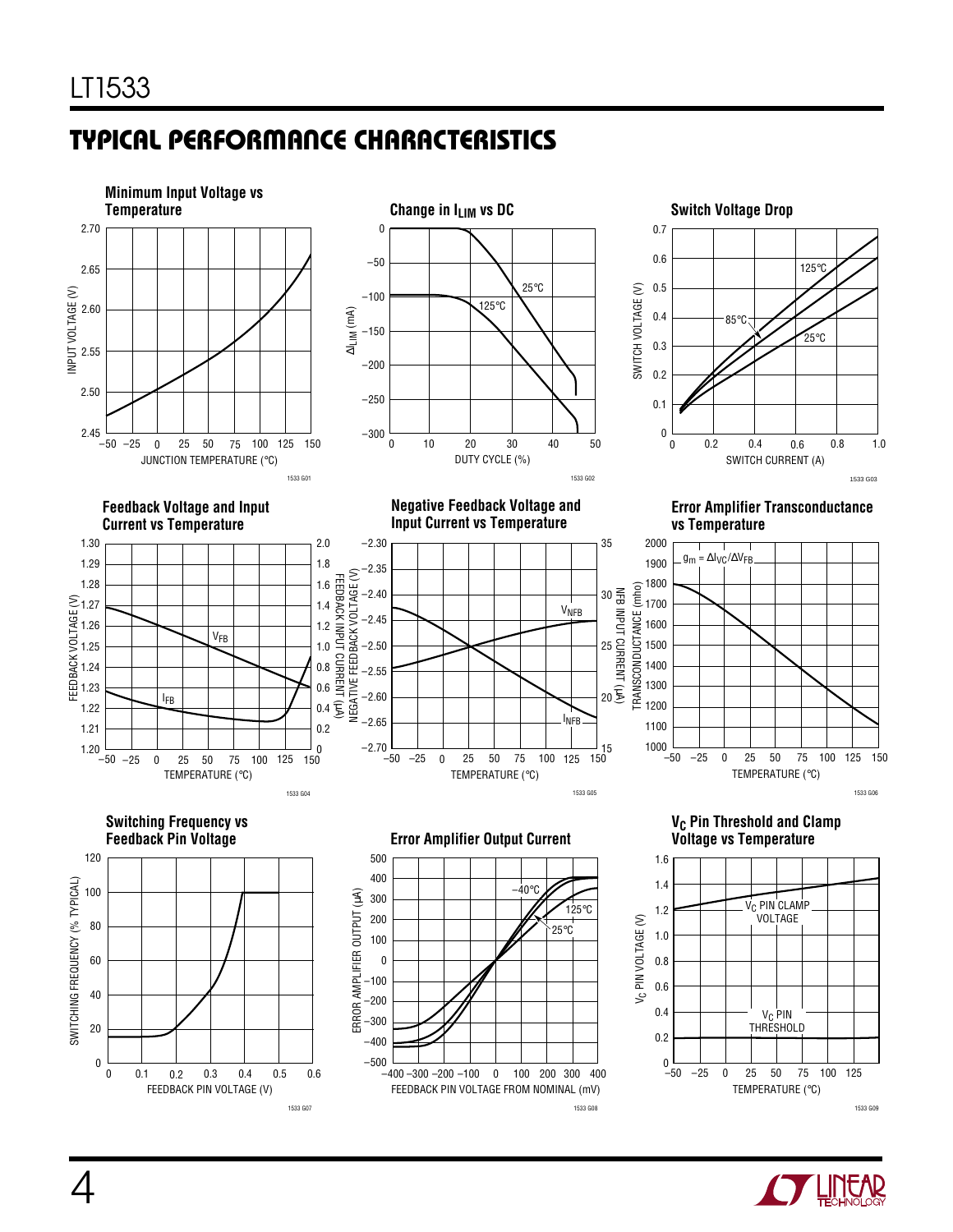### **PIN FUNCTIONS**

**COL A, COL B (Pins 2, 15):** These are the output collectors of the power switches. Their emitters return to PGND through a common sense resistor. COL A and COL B are alternately turned on out of phase. Large currents flow into these pins so it is desirable to keep external trace lengths short to minimize radiation. The collectors can be tied together for simple boost applications.

**DUTY (Pin 3):** Tying the DUTY pin to ground will force the outputs to switch with a 50% duty cycle. The DUTY pin must float if not used.

**SYNC (Pin 4):** The SYNC pin can be used to synchronize the oscillator to an external clock (see Oscillator Sync in Applications Information section for more details). The SYNC pin may either be floated or tied to ground if not used.

**C<sub>T</sub>** (Pin 5): The oscillator capacitor pin is used in conjunction with  $R_T$  to set the oscillator frequency. For  $R_T = 16.9$ k,

 $C_{T(NF)} = 129/f_{OSC(kHz)}$ 

**R<sub>T</sub>** (Pin 6): The oscillator resistor pin is used to set the charge and discharge currents of the oscillator capacitor. The nominal value is 16.9k. It is possible to adjust this resistance ±25% to get a more accurate oscillator frequency.

**FB (Pin 7):** The feedback pin is used for positive voltage sensing and oscillator frequency shifting during start-up and short-circuit conditions. It is the inverting input to the error amplifier. The noninverting input of this amplifier connects internally to a 1.25V reference. This pin should be left open if not used.

**NFB (Pin 8):** The negative voltage feedback pin is used for sensing a negative output voltage. The pin is connected to the inverting input of the negative feedback amplifier through a 100k source resistor. The negative feedback amplifier provides a gain of –0.5 to the feedback amplifier. The nominal regulation point would be  $-2.5V$  on NFB. This pin should be left open if not used.

**GND (Pin 9):** Signal Ground. The internal error amplifier, negative feedback amplifier, oscillator, slew control circuitry and the bandgap reference are referred to this ground. Keep the connection to the feedback divider and  $V_C$  compensation network free of large ground currents.

**V<sub>C</sub>** (Pin 10): The compensation pin is used for frequency compensation and current limiting. It is the output of the error amplifier and the input of the current comparator. Loop frequency compensation can be performed with an RC network connected from the  $V_C$  pin to ground.

**SHDN (Pin 11):** The shutdown pin is used for disabling the switcher. Grounding this pin will disable all internal circuitry. Normally this output can be tied high (to  $V_{IN}$ ) or may be left floating.

**R<sub>CSL</sub>** (Pin 12): A resistor to ground sets the current slew rate for the collectors A and B. The minimum resistor value is 3.9k and the maximum value is 68k. Current slew will be approximately:

### $I_{SLEW(A/\mu s)} = 33/R_{CSL(k\Omega)}$

**R<sub>VSL</sub>** (Pin 13): A resistor to ground sets the voltage slew rate for the collectors A and B. The minimum resistor value is 3.9k and the maximum value is 68k. Voltage slew will be approximately:

 $V_{SLEW(V/\mu s)} = 220/R_{VSL(k\Omega)}$ 

V<sub>IN</sub> (Pin 14): Input Supply Pin. Bypass this pin with a  $\geq$  4.7µF low ESR capacitor. When V<sub>IN</sub> is below 2.55V the part will go into undervoltage lockout where it will stop output switching and pull the  $V_C$  pin low.

**PGND (Pin 16):** Power Switch Ground. This ground comes from the emitters of the power switches. In normal operation this pin should have approximately 25nH inductance to ground. This can be done by trace inductance (approximately 1") or with wire or a specific inductive component. This inductance ensures stability in the current slew control loop during turn-off. Too much inductance (>50nH) may produce oscillation on the output voltage slew edges.

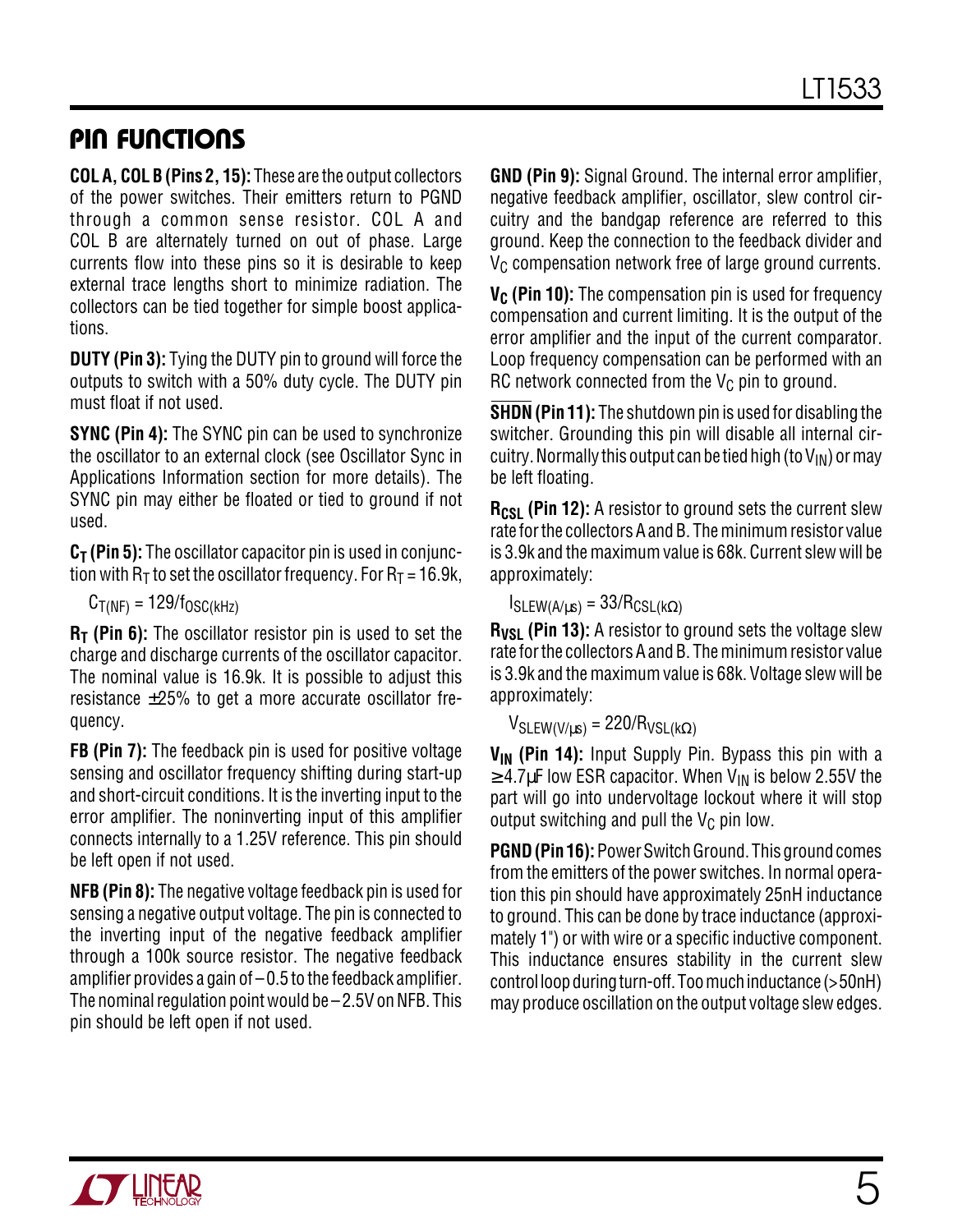# **BLOCK DIAGRAM**



# **OPERATION**

In noise sensitive applications, switching regulators tend to be ruled out as a power supply option due to their propensity for generating unwanted noise. When switching supplies are required due to efficiency or input/output voltage constraints, great pains must be taken to work around the noise generated by a typical supply. These steps may include precise synchronization of the power supply oscillator to an external clock, synchronizing the rest of the circuit to the power supply oscillator, or halting power supply switching during noise sensitive operations. The LT1533 greatly simplifies the task of eliminating supply noise by enabling the design of an inherently low noise switching regulator power supply.

The LT1533 is a fixed frequency, current mode switching regulator with unique circuitry to control the voltage and current slew rates of the output switches. Slew control capability provides much greater control over power supply components that can create conducted and radiated electromagnetic interference. The current mode control provides excellent AC and DC line regulation and simplifies loop compensation.

#### **Current Mode Control**

A switching cycle begins with an oscillator discharge pulse which resets the RS flip-flop, turning on one of the output drivers (refer to Block Diagram). The switch current is sensed across an internal resistor and the resulting voltage is amplified and compared to the output of the error amplifier ( $V_{\rm C}$  pin). The driver is turned off once the output of the current sense amplifier exceeds the voltage on the  $V<sub>C</sub>$  pin. The toggle flip-flop ensures that the two output drivers are enabled on alternate clock cycles. Internal slope compensation is provided to ensure stability under high duty cycle conditions.

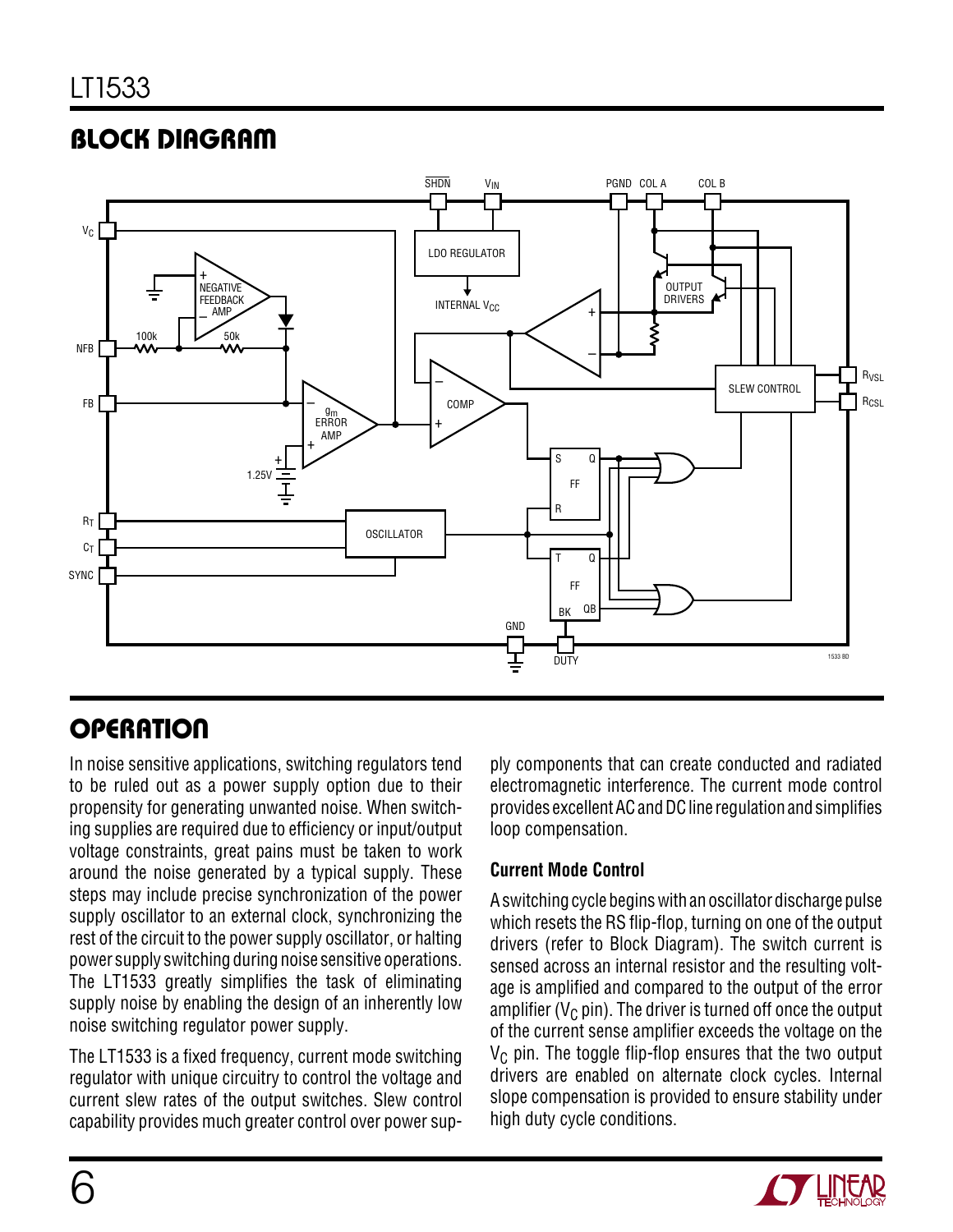# **OPERATION**

Output regulation is obtained using the error amp to set the switch current trip point. The error amp is a transconductance amplifier that integrates the difference between the feedback output voltage and an internal 1.25V reference. The output of the error amp adjusts the switch current trip point to provide the required load current at the desired regulated output voltage. This method of controlling current rather than voltage provides faster input transient response, cycle by cycle current limiting for better output switch protection and greater ease in compensating the feedback loop.

The  $V_C$  pin serves three different purposes. It is used for loop compensation, current limit adjustment and soft starting. During normal operation the  $V_C$  voltage will be between 0.2V and 1.33V. An external clamp may be used for lowering the current limit. A capacitor coupled to an external clamp can be used for soft starting.

The negative voltage feedback amplifier allows for direct regulation of negative output voltages. The voltage on the NFB pin gets amplified by a gain of  $-0.5$  and driven onto the FB input, i.e., the NFB pin regulates to  $-2.5V$  while the amplifier output internally drives the FB pin to 1.25V as in normal operation. The negative feedback amplifier input impedance is 100k (typ) referred to ground.

#### **Slew Control**

Control of output voltage and current slew rates is done via two feedback loops. One loop controls the output switch collector voltage dV/dt and the other loop controls the emitter current dI/dt. Output slew control is achieved by comparing the currents generated by these two slewing events to currents created by external resistors  $R_{VSL}$  and

R<sub>CSL</sub>. The two control loops are combined internally to provide a smooth transition from current slew control to voltage slew control.

#### **Internal Regulator**

Most of the control circuitry operates from an internal 2.4V low dropout regulator that is powered from  $V_{IN}$ . The internal low dropout design allows  $V_{IN}$  to vary from 2.7V to 23V with virtually no change in device performance. When the part is put into shutdown, the internal regulator is turned off, leaving only a small  $(12\mu A \cdot y)$  current drain from VIN.

#### **Protection Features**

There are three modes of protection in the LT1533. The first is overcurrent limit. This is achieved via the clamping action of the  $V_C$  pin. The second is thermal shutdown that disables both output drivers and pulls the  $V_C$  pin low in the event of excessive chip temperature. The third is undervoltage lockout that also disables both outputs and pulls the  $V_C$  pin low whenever  $V_{IN}$  drops below 2.5V.

#### **50% Duty Cycle Mode**

Since the LT1533 has dual out-of-phase outputs, it is ideal for driving push-pull transformers. For simple DC transformer applications, the part can be forced into a 50% duty cycle mode using the DUTY pin. Grounding the DUTY pin will override the internal control circuitry and force the outputs to switch with a 50% duty cycle at one-half the oscillator frequency. Slew control also applies in the 50% duty cycle mode.

# **APPLICATIONS INFORMATION U W U U**

Reducing EMI from switching power supplies has traditionally invoked fear in designers. Many switchers are designed solely on efficiency and as such produce waveforms filled with high frequency harmonics that then propagate through the rest of the power supply.

The LT1533 provides control over two of the more important variables for controlling EMI with switching inductive loads: switch voltage slew rate and switch current slew rate. The use of this part will reduce noise and EMI over conventional switch mode controllers. Because these variables are under control, a supply built with this part will exhibit far less tendency to create EMI and less chance of wandering into problems during production.

7

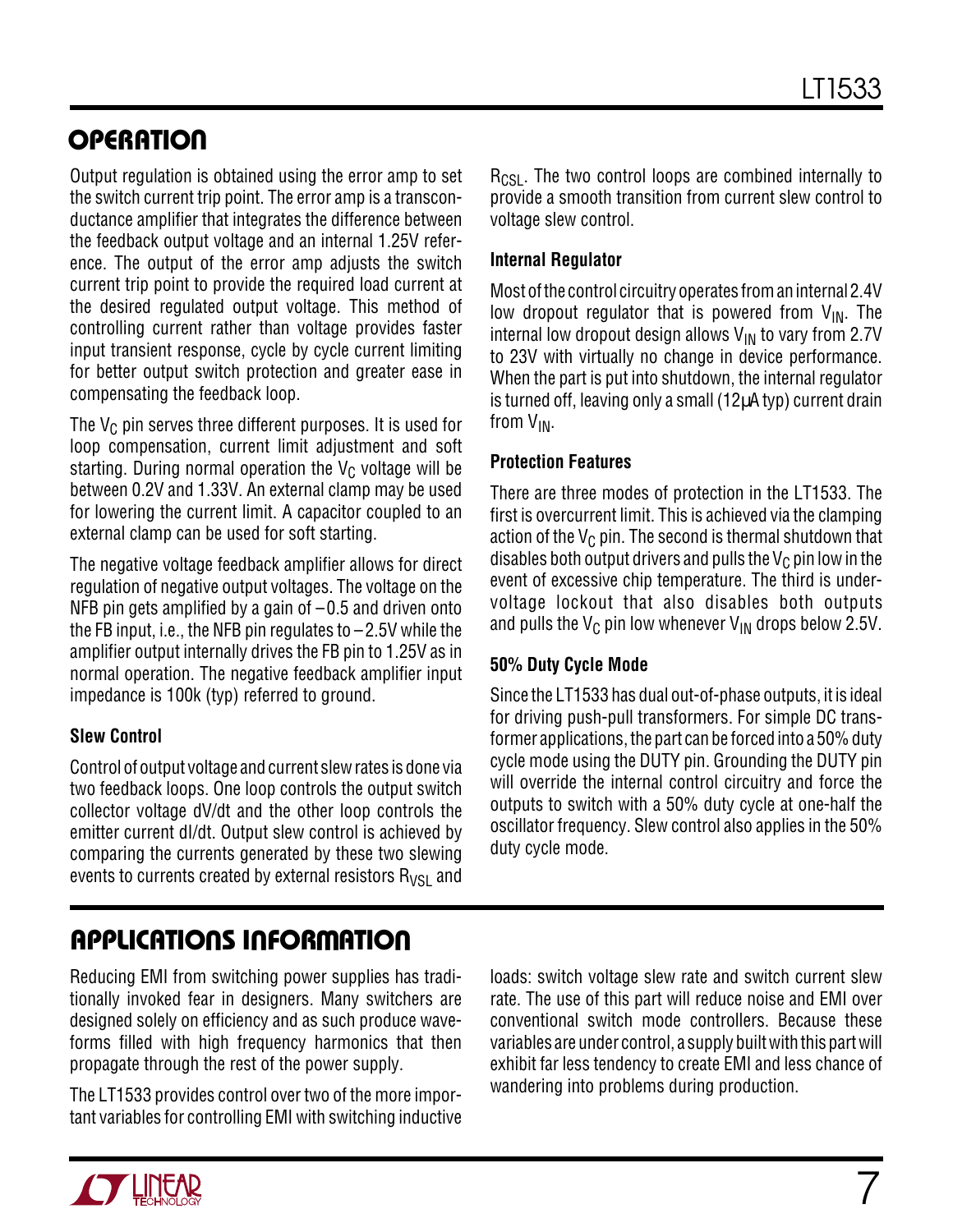It is beyond the scope of this data sheet to get into EMI fundamentals. AN70 contains much information concerning noise in switching regulators and should be consulted.

#### **Oscillator Frequency**

The oscillator determines the switching frequency and therefore the fundamental positioning of all harmonics. The use of good quality external components is important to ensure oscillator frequency stability. The oscillator is a sawtooth design. A current defined by external resistor  $R_T$ is used to charge and discharge the capacitor  $C<sub>T</sub>$ . The discharge rate is approximately ten times the charge rate.

By allowing the user to have control over both components, trimming of oscillator frequency can be more easily achieved.

The external capacitance  $C_T$  is chosen by:

 $C_{T(nF)} = 2180/[f_{OSC(kHz)} \cdot R_{T(kΩ)}]$ 

where  $f_{\rm OSC}$  is the desired oscillator frequency in kHz.

For  $R_T$  equal to 16.9k, this simplifies to:

 $\mathrm{C_{T(nF)}}$  = 129/f<sub>OSC(kHz)</sub>, e.g., C $_\mathsf{T}$  = 1.29nF for f $_\mathsf{OSC}$  = 100kHz

Nominally  $R<sub>T</sub>$  should be 16.9k. Since it sets up current, its temperature coefficient should be selected to compliment the capacitor. Ideally, both should have low temperature coefficients.

When the DUTY pin is high or floating, the outputs will be turned off during the discharge time of the oscillator. Due to slew rate control, turning off the outputs does not produce immediate transitions. Turn-off will require the current to ramp down and the switch voltage to ramp up. If the DUTY pin is grounded, then the outputs will turn on or off starting with the clock discharge.

If the FB pin is below 0.4V the oscillator discharge time will increase, causing the oscillation frequency to decrease by approximately 6:1. This feature helps minimize power dissipation during start-up and short-circuit conditions.

Oscillator frequency is important for noise reduction in two ways: 1) the lower the oscillator frequency the lower the harmonics of waveforms are, making it easier to filter them, 2) the oscillator will control the placement of output frequency harmonics which can aid in specific problems where you might be trying to avoid a certain frequency bandwidth that is used for detection elsewhere.

#### **Oscillator Sync**

If a more precise frequency is desired (e.g., to accurately place harmonics) the oscillator can be synchronized to an external clock. Set the RC timing components for an oscillator frequency 10% lower than the desired sync frequency.

Drive the SYNC pin with a square wave (with greater than 1.4V amplitude). The rising edge of the sync square wave will initiate clock discharge. The sync pulse should have a minimum pulse width of 0.5µs.

Be careful in sync'ing to frequencies much different from the part since the internal oscillator charge slope determines slope compensation. It would be possible to get into subharmonic oscillation if the sync doesn't allow for the charge cycle of the capacitor to initiate slope compensation. In general, this will not be a problem until the sync frequency is greater than 1.5 times the oscillator free-run frequency.

#### **Slew Rate Setting**

Setting the voltage and current slew rates is easy. External resistors to ground on the  $R_{VSL}$  and  $R_{CSL}$  pins determine the slew rates. Determining what slew rate to use is more difficult. There are several ways to approach the problem.

First, start by putting a 50k resistor pot with a 3.9k series resistance on each pin. In general, the next step will be to monitor the noise that you are concerned with. Be careful with measurement technique (consult AN70). Keep probe ground leads very short.

Usually it will be desirable to keep the voltage and current slew resistors approximately the same. There are circumstances where a better optimization can be found by adjusting each separately, but as these values are separated further, a loss of independence of control will occur.

Starting from the lowest resistor setting adjust the pots until the noise level meets your guidelines. Note that

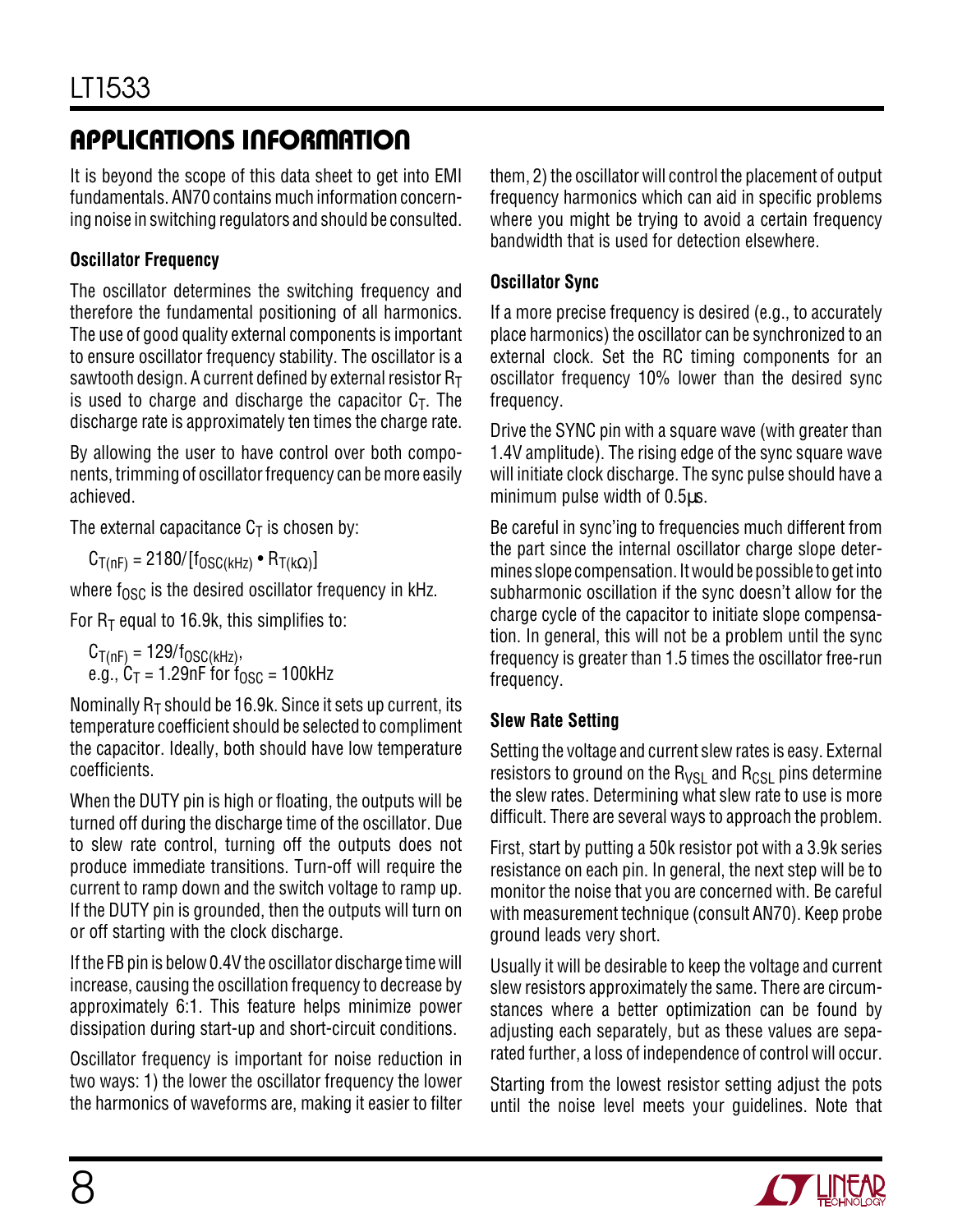slower slewing waveforms will dissipate more power so that efficiency will drop. You can also monitor this as you make your slew adjustment by measuring input and output voltage and current.

It is possible to use a single slew setting resistor. In this case the  $R_{VSI}$  and  $R_{CSI}$  pins are tied together. A resistor with a value of 2k to 34k (one half the individual resistors) can then be tied from these pins to ground.

#### **Emitter Inductance**

A small inductance in the power ground minimizes a potential dip in the output current falling edge that can occur under fast slewing, 25nH is usually sufficient. Greater than 50nH may produce unwanted oscillations in the voltage output. The inductance can be created by wire or board trace with the equivalent of one inch of straight length. A spiral board trace will require less length.

#### **Positive Output Voltage Setting**

Sensing of a positive output voltage is usually done using a resistor divider from the output to the FB pin. The positive input to the error amp is connected internally to a 1.25V bandgap reference. The FB pin will regulate to this voltage.





Referring to Figure 1, R1 is determined by:

$$
R1 = R2 \left( \frac{V_{OUT}}{1.25} - 1 \right)
$$

The FB bias current represents a small error and can usually be ignored for values of R1||R2 up to 10k.

One word of caution. Sometimes a feedback zero is added to the control loop by placing a capacitor across R1 above. If the feedback capacitively pulls the FB pin above the internal regulator voltage (2.4V typ), output regulation may be disrupted. A series resistance with the feedback pin can eliminate this potential problem.

#### **Negative Output Voltage Setting**

Negative output voltage can be sensed using the NFB pin. In this case regulation will occur when the NFB pin is at  $-2.5V$ . The input bias current for the NFB is  $-25\mu A$  ( $I<sub>NFR</sub>$ ) which needs to be accounted for in setting up the divider.

Referring to Figure 2, R1 is chosen such that:





A suggested value for R2 is 2.5k. The NFB pin is normally left open if the FB pin is being used.

#### **Dual Polarity Output Voltage Sensing**

Certain applications may benefit from sensing both positive and negative output voltages. When doing this each output voltage resistor divider is individually set as previously described. When both FB and NFB pins are used, the LT1533 will act to prevent either output from going beyond its set output voltage. The highest output (lightest load) will dominate control of the regulator. This technique would prevent either output from going unregulated high at no load. However, this technique will also compromise output load regulation.

#### **Shutdown**

If the shutdown pin is pulled low, the regulator will turn off. The supply current will be reduced to less than 20µA.

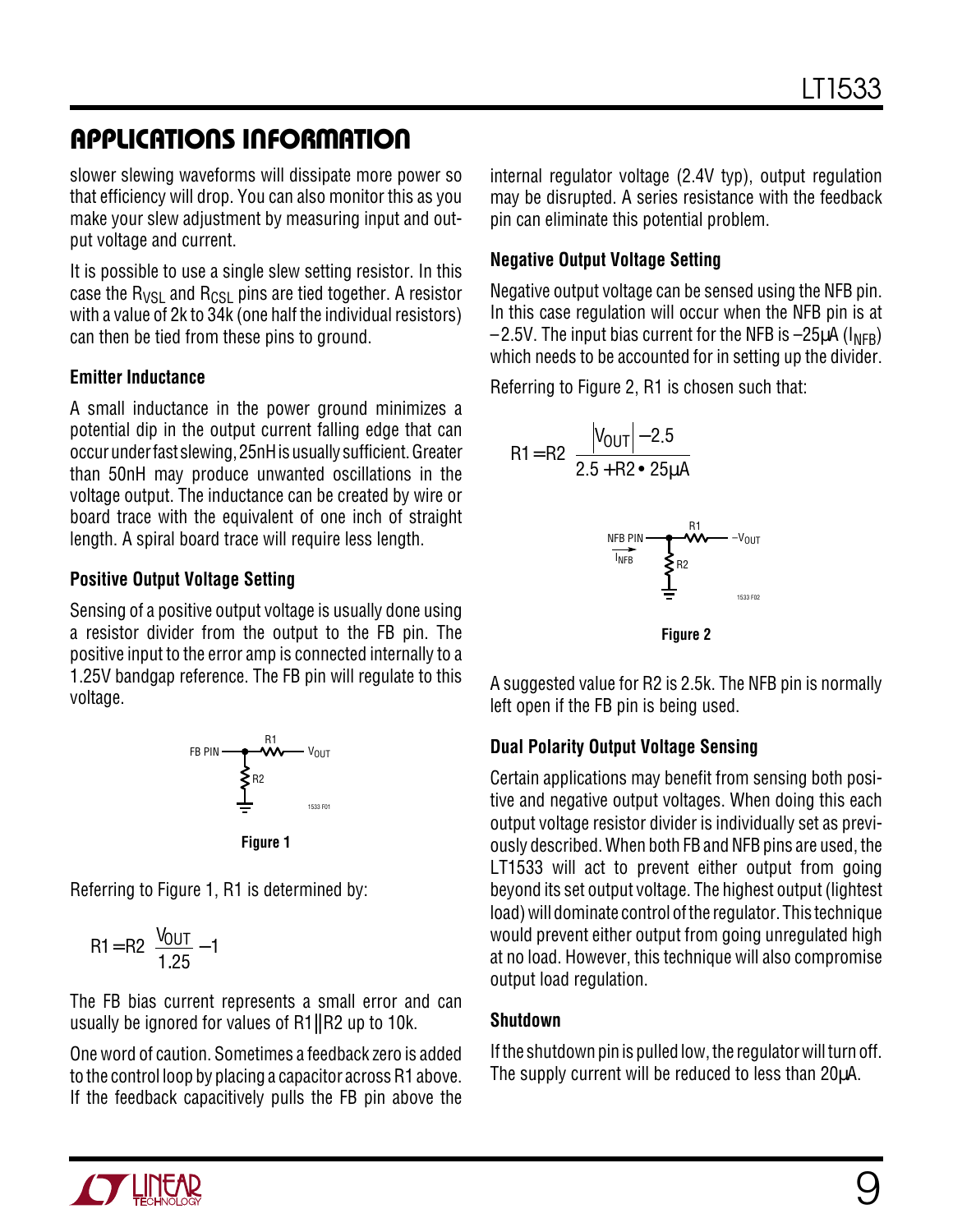### **Thermal Considerations**

Computing power dissipation for this IC requires careful attention to detail. Reduced output slewing causes the part to dissipate more power than would occur with fast edges. However, much improvement in noise can be produced with modest decrease in supply efficiency.

Power dissipation is a function of topology, input voltage, switch current and slew rates. It is impractical to come up with an all-encompassing formula. It is therefore recommended that package temperature be measured in each application. The part has an internal thermal shutdown to prevent device destruction, but this should not replace careful thermal design.

1. Dissipation due to input current:

$$
P_{VIN} = V_{IN} \left( 11mA + \frac{1}{60} \right)
$$

where I is the average switch current.

2. Dissipation due to the drivers saturation:

 $P_{VSAT} = (V_{SAT})(I)(DC_{MAX})$ 

where  $V_{\text{SAT}}$  is the output saturation voltage which is approximately  $0.1 + (0.4)(I)$ , DC<sub>MAX</sub> is the maximum duty cycle.

3. Dissipation due to output slew using approximations for slew rates:

$$
P_{SLEW} = \left(\frac{(V_{IN})(1^2 + \frac{\Delta I^2}{4})}{(33)(10^9)}(R_{CSL}) + \frac{(1)(V_{IN}^2 - \frac{V_{SAT}^2}{4})}{(220)(10^9)}(R_{VSL})\right)(6sc)
$$

Note if V<sub>SAT</sub> and ∆I are small with respect to V<sub>IN</sub> and I, then:

$$
P_{SLEW} = \left(\frac{(I)(R_{CSL})}{(33)(10^9)} + \frac{(V_{IN})(R_{VSL})}{(220)(10^9)}\right) (f_{OSC})(V_{IN})(I)
$$

where  $\Delta I$  is the ripple current in the switch, R<sub>CSL</sub> and  $R_{VS}$  are the slew resistors and  $f_{OSC}$  is the oscillator frequency.

Power dissipation  $P_D$  is the sum of these three terms. Die junction temperature is then computed as:

 $T_J = T_{AMB} + (P_D)(\theta_{JA})$ 

where  $T_{AMB}$  is ambient temperature and  $\theta_{JA}$  is the package thermal resistance. For the 16-pin SO  $\theta_{JA}$  is 100°C/W.

For example, with  $f_{\text{OSC}} = 40$ kHz, V<sub>IN</sub> = 10V, 0.4A average current and 0.1A of ripple, the maximum duty cycle is 44%. Assume slew resistors are both 17k and  $V_{\text{SAT}}$  is 0.26V, then:

$$
P_D = 0.176W + 0.094W + 0.158W = 0.429W
$$

In an S16 package the die junction temperature would be 43°C above ambient.

#### **Frequency Compensation**

Loop frequency compensation is accomplished by way of a series RC network on the output of the error amplifier ( $V_C$ pin). Referring to Figure 3, the main pole is formed by capacitor  $C_{VC}$  and the output impedance of the error amplifier (approximately 400kΩ). The series resistor R<sub>VC</sub> creates a "zero" which improves loop stability and transient response. A second capacitor  $C_{\text{VC2}}$ , typically onetenth the size of the main compensation capacitor, is sometimes used to reduce the switching frequency ripple on the  $V_C$  pin.  $V_C$  pin ripple is caused by output voltage ripple attenuated by the output divider and multiplied by the error amplifier. Without the second capacitor,  $V_C$  pin ripple is:

$$
V_{C PIN RIPPLE} = \frac{(1.25)(V_{RIPPLE})(g_m)(R_{VC})}{V_{OUT}}
$$

where  $V_{RIPPLE} =$  Output ripple (V<sub>P-P</sub>)  $g_m$  = Error amplifier transconductance  $R_{VC}$  = Series resistor on V<sub>C</sub> pin  $V_{\text{OUT}}$  = DC output voltage

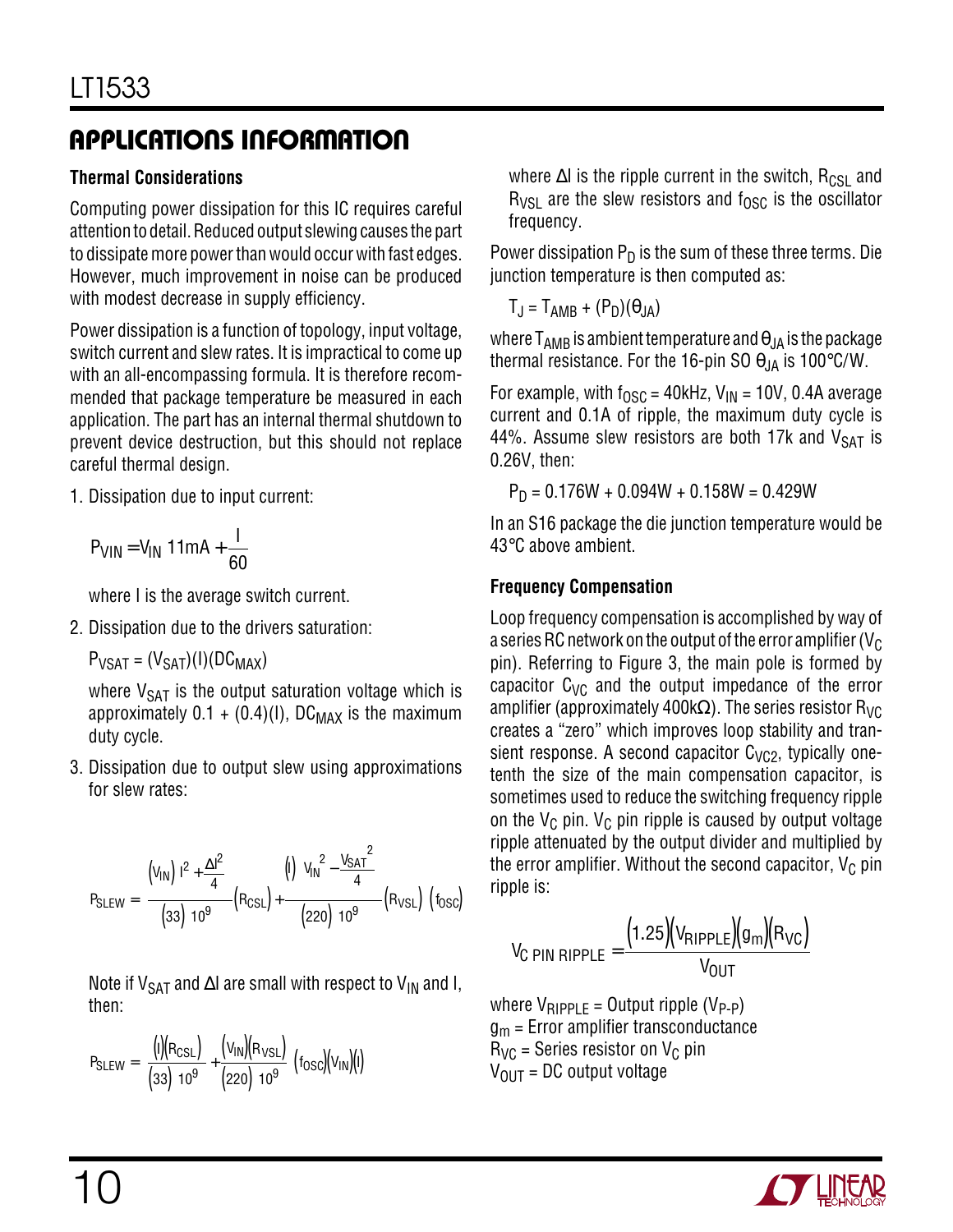

To prevent irregular switching,  $V_C$  pin ripple should be kept below 50mV<sub>P-P</sub>. Worst-case V<sub>C</sub> pin ripple occurs at maximum output load current and will also be increased if poor quality (high ESR) output capacitors are used. The addition of a 0.0047 $\mu$ F capacitor on the V<sub>C</sub> pin reduces switching frequency ripple to only a few millivolts. A low value for  $R_{VC}$  will also reduce  $V_C$  pin ripple, but loop phase margin may be inadequate.

#### **Magnetics**

Design of magnetics is dependent on topology. The following details the design of the magnetics for a push-pull converter. In this converter the transformer usually stores little energy. The following equations should be considered as the starting point to building a prototype.



The following definitions will be used:

 $V_{IN}$  = Input supply voltage  $V<sub>SW</sub>$  = Switch-on voltage  $V_{\text{OUT}}$  = Desired output voltage  $I<sub>OIII</sub> = Output current$ f = Oscillator frequency  $V_F$  = Forward drop of the rectifier

Duty cycle is the major defining equation for this topology. Note that the output L and C basically filter the chopped voltage so duty cycle controls output voltage. N is the turns ratio of the transformer. The turns ratio must be large enough to ensure that the transformer can put out a voltage equal to the output voltage plus the diode under minimum input conditions.

$$
N = \frac{V_{OUT} + V_F}{2 \cdot DC_{MAX}(V_{IN(MIN)} - V_{SW})}
$$

 $DC_{MAX}$  is the maximum duty cycle of each driver with respect to the entire cycle which consists of two periods (Q1A on and Q1B on). So the effective duty cycle is  $2 \cdot DC_{MAX}$ . The controller, in general, determines maximum duty cycle. A 44% maximum duty cycle is a guaranteed value for this part.

| <b>Some Common Turns Ratios</b> |  |  |  |
|---------------------------------|--|--|--|
|---------------------------------|--|--|--|

| V <sub>IN</sub> | V <sub>OUT</sub> | N   |
|-----------------|------------------|-----|
| $5 + 10%$       | 12               | 3.6 |
| $5 + 10%$       | 15               | 4.4 |
| $5 + 10%$       | 3.3              | 11  |

Remember to add sufficient margin in the turns ratio to account for IR drops in the transformer windings, worstcase diode forward drop ( $V_F$ ) and switch-on voltage ( $V_{SW}$ ).

There are a number of ways to choose the inductance value for  $L_0$ . We suggest as a starting point that  $L_0$  be selected such that the converter is continuous at  $I_{\text{OUT}(MAX)}$ /4. If your minimum  $I_{\text{OUT}}$  is higher than this, or you are operating at low currents such that the IC and components can handle higher peak currents, then use a higher number.

Continuous operation occurs when the current in the inductor never goes to zero. Discontinuous operation occurs when the inductor current drops to zero before the start of the next cycle and can occur with small inductors and light loads. There is nothing inherently bad about discontinuous operation, however, the converter control and operation is somewhat different. The inductor is smaller for discontinuous operation but the peak currents in the switch, the transformer, the diodes, inductor and capacitor will be higher. But for low power situations these may not present a big constraint.

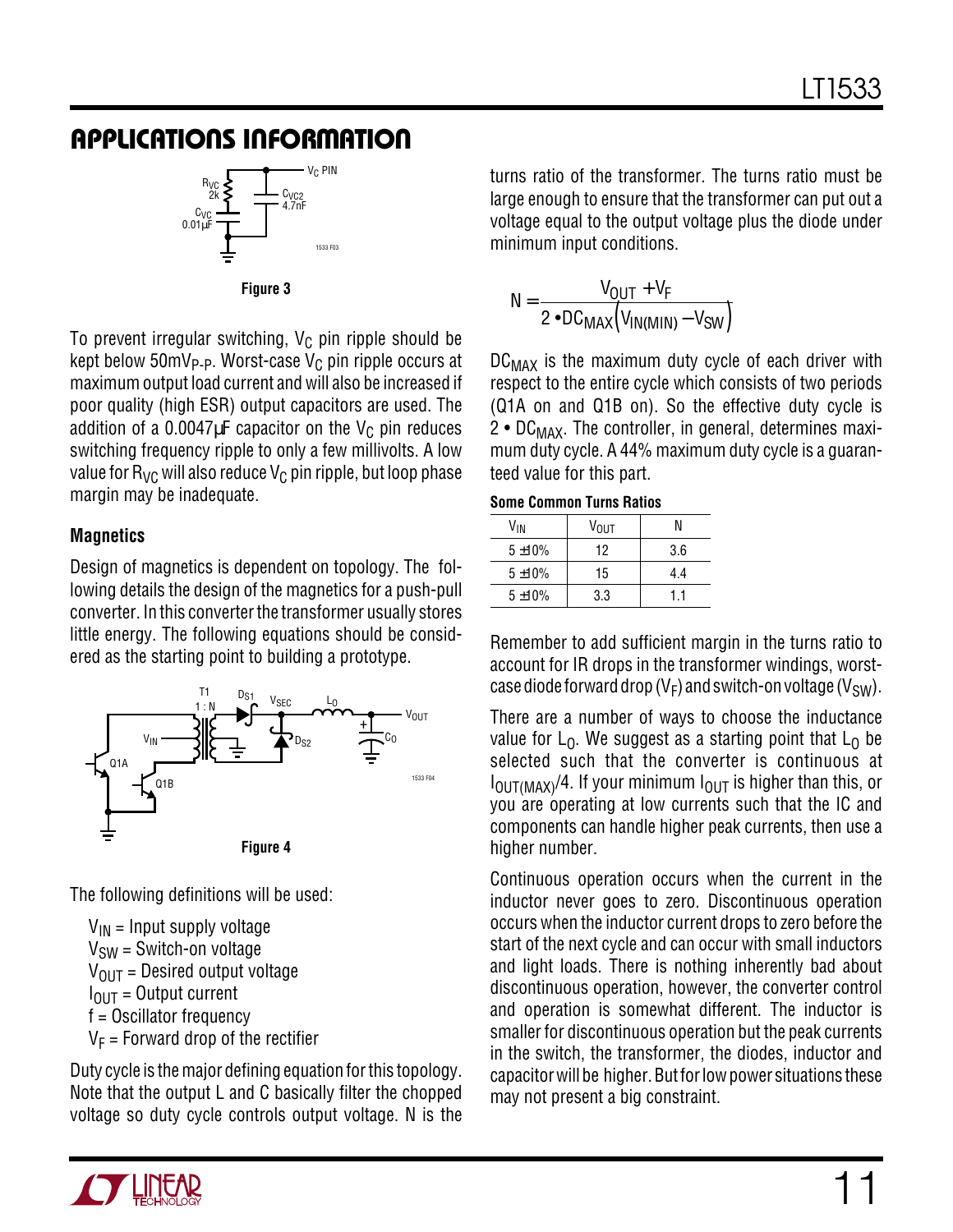For continuous operation the inductor ripple current must be less than twice the output current. The worst case for this is at maximum input (lowest DC) but we will evaluate at nominal input since the  $I_{\text{OUT}}/4$  is somewhat arbitrary. Note when both inputs are off, inductor current splits between outputs and the diode common goes to 0V. Looking at the inductor current during off time, output ripple current is:

$$
\Delta I_{OUT} = 2 \cdot I_{OUT(MIN)}
$$
  

$$
I_{OUT(MIN)} = I_{OUT(MAX)}/4
$$
  

$$
L_0 = \frac{V_{OUT}(1 - 2 \cdot DC_{NOM})}{\Delta I_{OUT} \cdot f}
$$

The inductance of the transformer primary should be such that  $L_0$ , when reflected into the primary, dominates the input current. In other words, we want the magnetizing current of the transformer small with respect to the current going through the transformer to  $L_0$ . In general, then, the inductance of the primary should be at least five times that of  $L_0$ . This ensures that most of the power will be passed through the transformer to the load. It also increases the power capability of the converter and reduces the peak currents that the switch will see.

$$
L_{PRI} = 5 \cdot L_0/N^2
$$

If the magnetizing current is below 100mA, then a smaller  $L_0$  can be used.

With the value of  $L_0$  set, the ripple in the inductor is:

$$
\Delta I_{\text{OUT}} = \frac{V_{\text{OUT}} \left(1 - 2 \cdot \text{DC}\right)}{L_0 \cdot f}
$$

However, the peak inductor current is evaluated at maximum load and maximum input voltage (minimum DC).

$$
I_{LMAX} = I_{OUT(MAX)} + \frac{\Delta I_{OUT(MAX)}}{2}
$$

The magnetizing ripple current can be shown to be:

$$
\Delta I_{\text{MAG}} = \frac{V_{\text{OUT}} + V_{\text{F}}}{N \cdot L_{\text{PRI}} \cdot f}
$$

and the peak current in the switch is:

 $I_{SW(PFAK)} = N \cdot I_{IMAX} + \Delta I_{MAG}$ 

This should be less than the 1A current limit.

In the push-pull converter the maximum switch voltage will be 2 • ( $V_{IN} - V_{SW}$ ) plus a small amount (10%) for leakage spikes. Because voltage is slew-controlled, the spikes will be less than normal. So, maximum switch voltage is:

 $V_{SW(MAX)} = 2 \cdot V_{IN} \cdot 1.1$ 

This should be below the maximum rated switch voltage.

So, given the turns ratio, primary inductance and current, the transformer can be designed. As an example:

 $V_{IN}$  = 5V  $\pm 10\%$ ,  $V_{OUT}$  = 12V,  $I_{OUT(MAX)}$  = 150mA,  $V_{SW} = 0.5V$ ,  $V_F = 0.5V$ ,  $f = 50kHz$ ,

$$
N = \frac{12 + 0.5}{(2 \cdot 0.44)(4.5 - 0.5)} = 3.55
$$

Round up so  $N = 3.6$ .

For continuous operation at  $I_{\text{OUT}}(M1N) = I_{\text{OUT}}(MAX)/4$ , inductor ripple is:

$$
\Delta I_{\text{OUT}} = 2 \cdot \frac{150 \text{mA}}{4} = 75 \text{mA}
$$

The duty cycle for nominal input is:

$$
DC_{NOM} = \frac{V_{OUT} + V_F}{(2 \cdot N)(V_{IN(NOM)} - V_{SW})}
$$
  
= 
$$
\frac{12 + 0.5}{(2 \cdot 3.6)(5 - 0.5)} = 38.6\%
$$
  

$$
L_{O(MIN)} = \frac{12(1 - 2 \cdot 38.6\%)}{75mA \cdot 50kHz} = 730\mu H
$$

Off-the-shelf components can be used for this inductor. Say we found an 800µH inductor (Coiltronics CTX200-1 for instance).

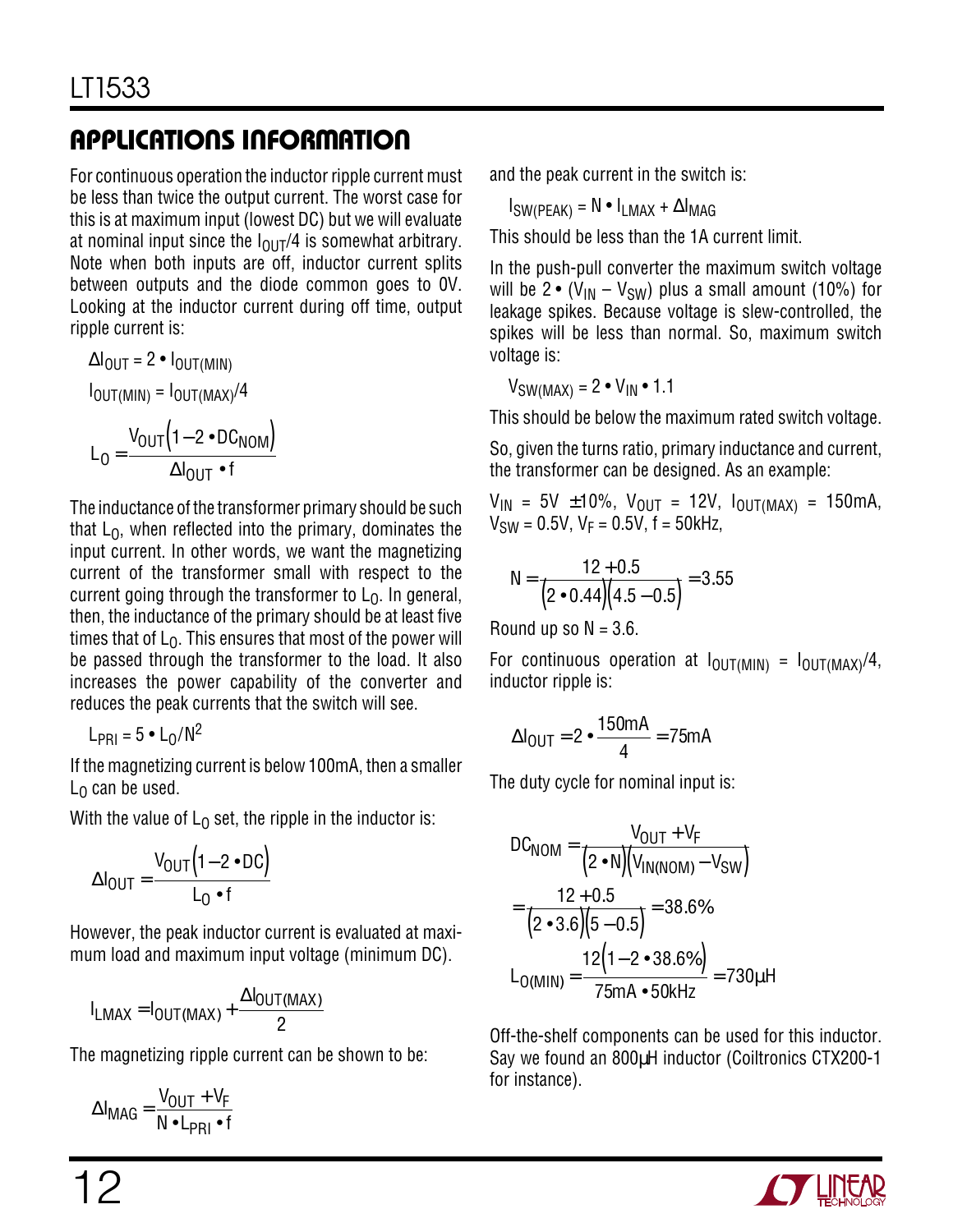Output ripple current at maximum input ( $DC = 34.7\%$ ) is:

$$
\Delta I_{\text{OUT}} = \frac{12(1 - 2 \cdot 34.7\%)}{800 \mu H \cdot 50 \text{kHz}} = 92 \text{mA}
$$

The maximum inductor current is:

$$
I_{LMAX} = 150mA + \frac{92mA}{2} = 196mA
$$

Primary inductance should be greater than:

$$
L_{PRI} = \frac{5 \cdot 800 \mu H}{3.6^2} = 309 \mu H
$$

The magnetizing ripple current is approximately:

$$
\Delta I_{\text{MAG}} = \frac{12 + 0.5}{3.6 \cdot 309 \mu H \cdot 50 \text{kHz}} = 225 \text{mA}
$$

Peak switch current is:

 $I_{SW(PEAK)} = 3.6 \cdot 196mA + 225mA = 930mA$ 

which is less than the 1A maximum switch current.

Note that you can discern your magnetizing ripple by looking at the reflected inductance ripple and subtracting the switch current ripple.

 $\Delta I_{\text{MAG}} = N \cdot \Delta I_{\text{I}} - \Delta I_{\text{SW}}$ 

With knowledge of turns ratio and primary inductance along with volt/sec requirements (to prevent saturation) the transformer can be designed.

Transformers are available from Coiltronics for some standard applications. Figure 5 lists them. Variations are available from Coiltronics at 561-241-7876. Also, see Linear Technology's Application Notes AN19, AN44 and AN70 for further information about magnetics.

#### **Capacitors**

Correct choice of input and output capacitors can be very important to low noise switcher performance. Push-pull topologies and other low noise topologies will in general have continuous currents which reduce the requirements

| NOMINAL<br><b>INPUT</b><br>VOLTAGE                                                                                                                                                                                                                                                            | NOMINAL<br>OUTPUT VOLTAGE<br><b>AFTER LINEAR</b><br><b>REGULATOR</b> | <b>OUTPUT</b><br><b>POWER</b> | <b>COILTRONICS</b><br><b>PART</b><br>NUMBER | <b>CONNECTION</b><br>DIAGRAM |  |
|-----------------------------------------------------------------------------------------------------------------------------------------------------------------------------------------------------------------------------------------------------------------------------------------------|----------------------------------------------------------------------|-------------------------------|---------------------------------------------|------------------------------|--|
| 5V                                                                                                                                                                                                                                                                                            | 12V                                                                  | 1.5W                          | CTX02-13716-X1                              | А                            |  |
| 5V                                                                                                                                                                                                                                                                                            | 12V                                                                  | 3.0W                          | CTX02-13665-X1                              | А                            |  |
| 5V                                                                                                                                                                                                                                                                                            | $+15V$                                                               | 1.5W                          | CTX02-13713-X1                              | R                            |  |
| 5V                                                                                                                                                                                                                                                                                            | $+15V$                                                               | 3.0W                          | CTX02-13664-X1                              | R                            |  |
| 5V                                                                                                                                                                                                                                                                                            | 12V                                                                  | 1.5W                          | CTX02-13834-X3*                             | А                            |  |
| 5V                                                                                                                                                                                                                                                                                            | 12V                                                                  | 10W                           | CTX02-13949-X1                              | A                            |  |
| R<br>А<br>20<br>O 12<br>20<br>O 12<br>PRIMARY A<br><b>SECTION A</b><br>PRIMARY A<br><b>SECTION A</b><br>TIE OUTPUT<br>O 10<br>30<br>30<br>o 10<br>COMMON TO<br>ი٩<br>THIS POINT<br>PRIMARY B<br><b>SECTION B</b><br>PRIMARY B<br><b>SECTION B</b><br>50<br>5 <sub>O</sub><br>о7<br>$^{\circ}$ |                                                                      |                               |                                             |                              |  |
| = TIED TOGETHER<br>*=HIGH TURNS RATIO VERSION OF CTX-02-13716-X1.<br>ACCOMMODATES LOW SUPPLY VOLTAGES OR<br>HIGH DROPOUT REGULATORS<br>1533 F05                                                                                                                                               |                                                                      |                               |                                             |                              |  |

**Figure 5. Transformers for Typical Applications**

for capacitance. However, noise depends more on the ESR of the capacitors.

Input capacitors must also withstand surges that occur during the switching of some types of loads. Some solid tantalum capacitors can fail under these surge conditions.

Design Note 95 offers more information but the following is a brief summary of capacitor types and attributes.

Aluminum Electrolytic: Low cost and higher voltage but in general don't use with this part because of high ESR and poor high frequency performance.

Specialty Polymer Aluminum: Panasonic has come out with their series CD capacitors. While they are only available for voltages below 16V, they have very low ESR and good surge capability.

Solid Tantalum: Small size and low impedance. Typically available for voltages below 50V. Possible problem with surge currents (AVX TPS line addresses this issue).

OS-CON: Lower impedance than aluminum but only available for 25V or less. Form factor may be a problem. Sometimes their very low ESR can cause loop stability problems.

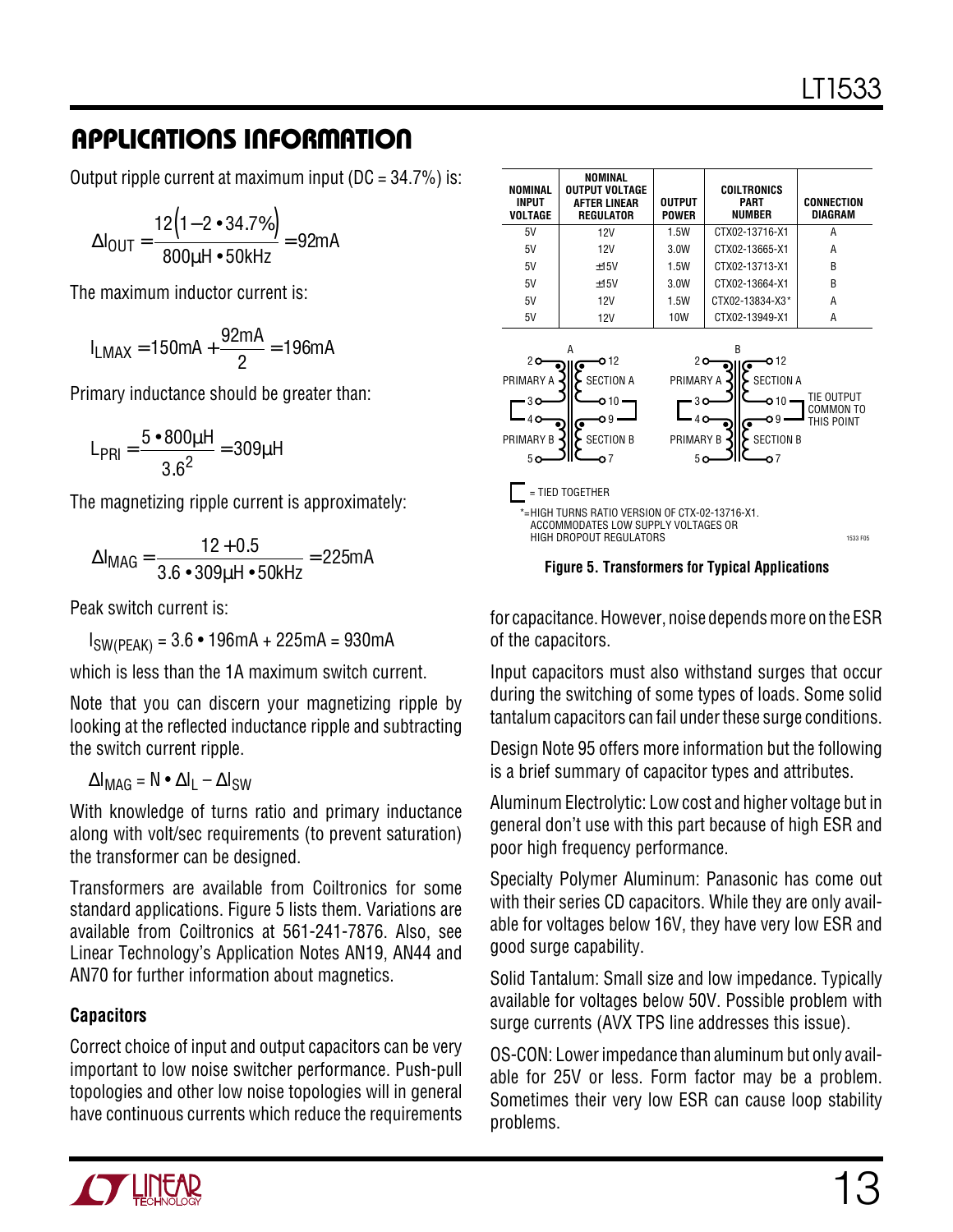Ceramic: Generally used for high frequency and high voltage bypass. If all ceramic capacitors are used, they can have such a low ESR as to cause loop stability problems. Often they can resonate with their ESL before ESR becomes effective.

#### **Input Capacitor**

The requirements for the input capacitor are less stringent for this part. Input current ripple is lower because of the push-pull action and low noise features of the part. However, the input capacitor should have low ESR at high frequencies since this will be an important factor concerning how much conducted noise is created. Values of input capacitor will typically be in the  $1\mu$ F to  $22\mu$ F range with ESR under 0.3Ω.

The input capacitor can see a high surge current when a battery of high capacitance source is connected "live." Some solid tantalum capacitors can fail under this condition. Several manufacturers have developed a line of solid tantalum capacitors specially tested for surge capability (e.g., AVX TPS series). However, even these units may fail if the input voltage approaches the maximum voltage rating of the capacitor. AVX recommends derating capacitor voltage by 2:1 for high surge applications.

#### **Output Filter Capacitor**

Output capacitors are usually chosen on the basis of ESR since this will determine output ripple. Typical required ESR will be in the 0.05Ω to 0.3Ω range.

The specific value for capacitance will depend on topology. A typical output capacitor is an AVX type TPS, 22µF and 25V with a guaranteed ESR less than 0.2 $\Omega$ . To further reduce ESR, multiple output capacitors can be used in parallel. The value in microfarads is not particularly important. A small 22µF tantalum capacitor will have high ESR and higher output voltage ripple. Table 1 shows some typical surface mount capacitors.

| Table 1       |                       |                       |
|---------------|-----------------------|-----------------------|
| <b>SIZE</b>   | <b>CAPACITOR</b>      | ESR (MAX $\Omega$ )   |
| E CASE        | AVX TPS, Sprague 593D | $0.1$ to $0.3$        |
|               | <b>AVX TAJ</b>        | $0.7$ to $0.9$        |
| D CASE        | AVX TPS, Sprague 593D | $0.1 \text{ to } 0.3$ |
|               | AVX TAJ               | $0.9$ to $2.0$        |
|               | Panasonic CD          | $0.05$ to $0.18$      |
| C CASE        | <b>AVX TPS</b>        | $0.2$ (Typ)           |
|               | AVX TAJ               | 1.8 to $3.0$          |
| <b>B CASE</b> | AVX TAJ               | $2.5$ to 10           |
|               |                       |                       |

#### **Switching Diodes**

In general, switching diodes should be Schottky diodes such as 1N5818 or MBR130 (1A/30V). Low output current applications may use 1N4148 switching diodes.

#### **Unregulated Applications**

The LT1533 can be used to create a low noise "DC transformer" unregulated power supply. DC transformers are open-loop switching regulators where the output voltage is controlled by the turns ratio of the transformer. A DC transformer provides a low cost isolated supply.

For such applications, the DUTY pin of the LT1533 should be grounded. This will force the outputs into a 50% on, 50% off mode. Note that because of slew control there will be some variance from 50%. Figure 6 shows a 5V to  $\pm$ 12V DC transformer.

One concern with this type of application is having both switch outputs transition at the same time. This can cause both primary side windings to have positive EMF added to the winding, causing the current to run away. Since this part controls slew rate this won't happen. It is possible to see slightly increased total current draw when both drivers are on, but this will be controlled and observable. Since the outputs share a common sense resistor, the outputs will turn off when the total current in both exceeds the limit set by the  $V_C$  pin.

The FB pin should be DC biased between 0.7V and 1.2V to prevent frequency shifting from occurring. This also ensures that the  $V_{C}$  pin is set to its upper clamp, providing peak output current.

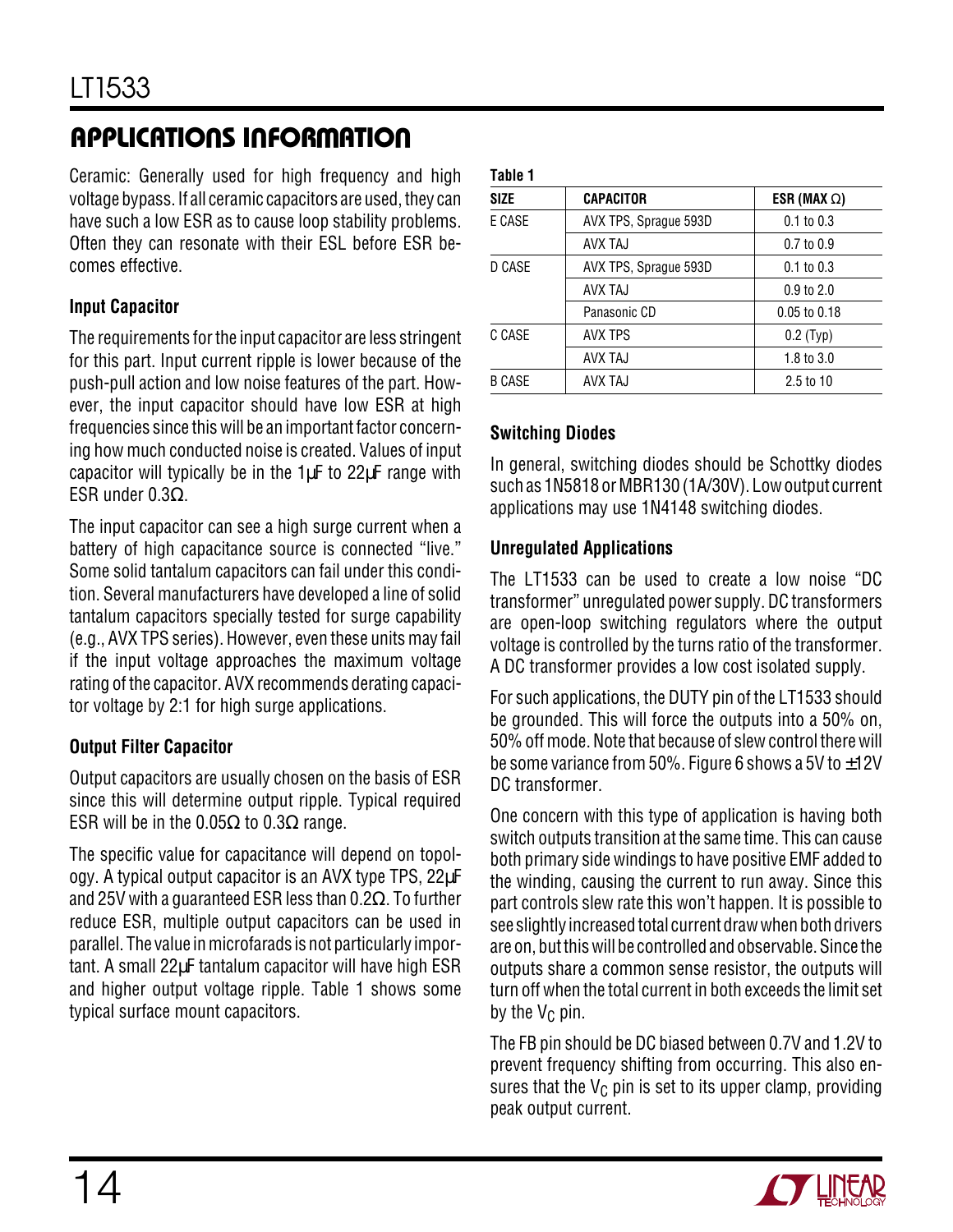The slew rate adjustment should be made by putting a 3.9k resistor in series with a 50k pot on the  $R_{VSI}$  and  $R_{CSL}$ pins (or a 2k resistor in series with a 25k pot with both pins tied together). Monitor output noise or other system signal while increasing the resistance until desired noise performance is reached. System efficiency can also be monitored.

While this topology is not as quiet as a push-pull converter, it can provide a low cost, isolated power supply that has decreased noise relative to other solutions.

#### **More Help**

AN70 contains much information concerning LT1533 applications and measurement of noise and should be consulted. A 5V to 12V demo board is also available (DC173). AN19 and AN29 also have general knowledge concerning switching regulators. Our Application Department is always ready to lend a helping hand.

### **TYPICAL APPLICATIONS U**



**Figure 6. 5V to** ±**12V DC Transformer**

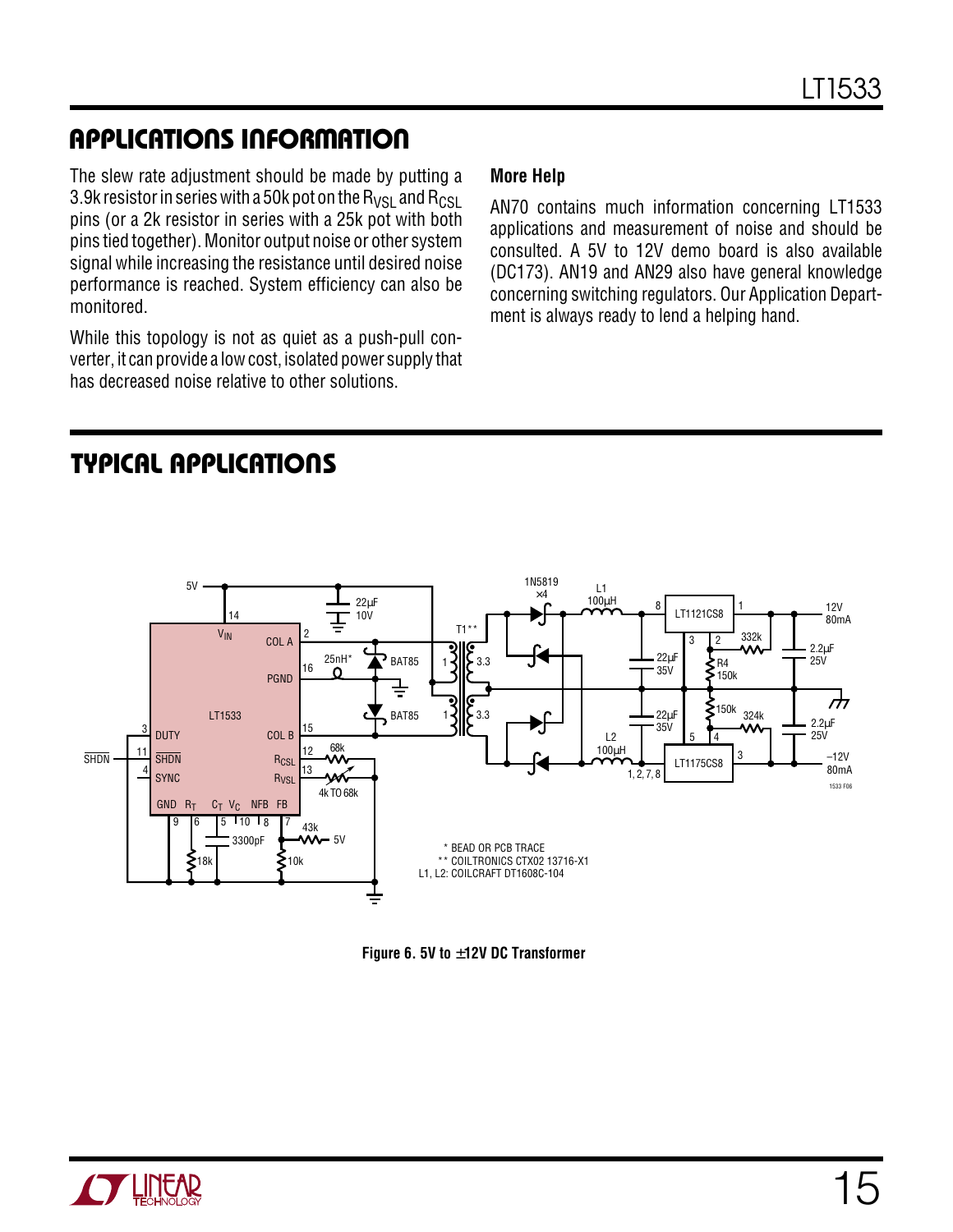### **TYPICAL APPLICATIONS U**



**Low Noise 5V to –12V Forward Push-Pull Converter. Output Noise Is Below 100**µ**V. Noise Performance Is Identical to Positive Output Version. See AN70 for Details**

> **Electronic Equivalent of 9V Battery Operates from Three NiCd Cells. Output Noise Is Below 100**µ**V. See AN70 for Details**



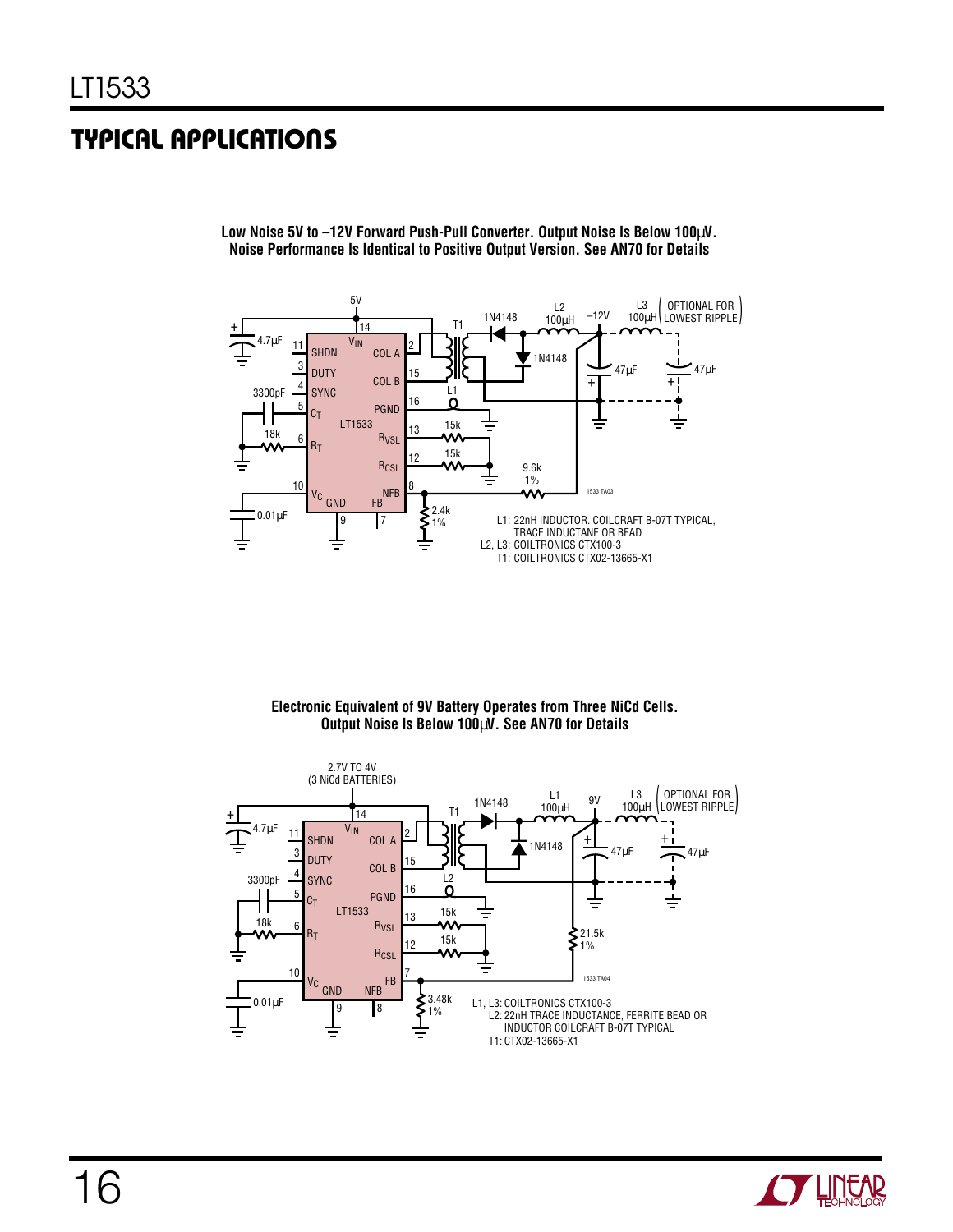### **TYPICAL APPLICATIONS U**



**Hysteretic Loop Lowers Quiescent Current to 100**µ**A While Maintaining Low Output Noise. See AN70 for Details**

**A 50V Output Low Noise Regulator. Cascoded Bipolar Transistors** Accommodate 60V Transformer Swings, Permitting 24V (20V<sub>IN</sub> to 30V<sub>IN</sub>) **Powered Operation. See AN70 for Details**



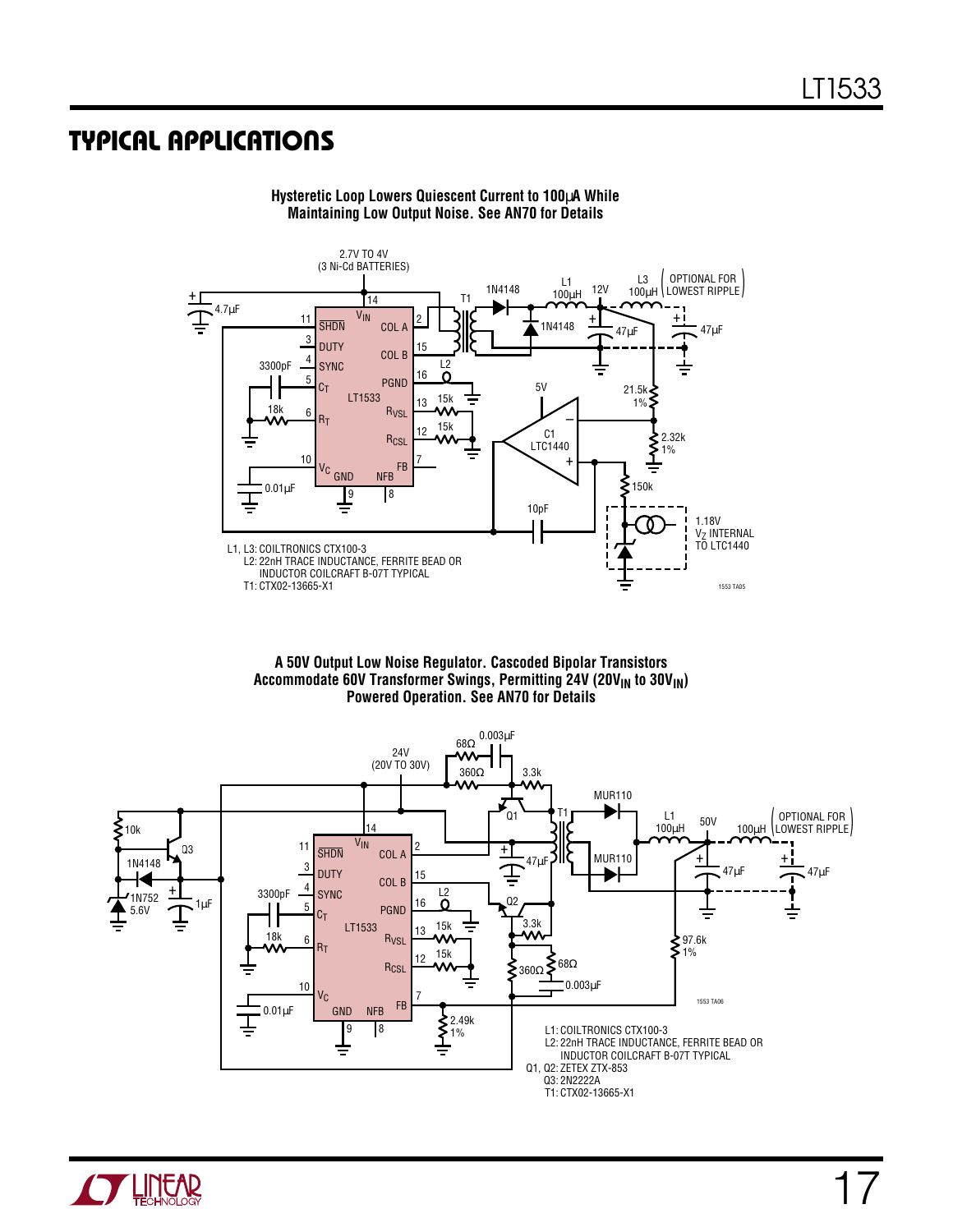## **TYPICAL APPLICATIONS U**



**A 10W Low Noise 5V to 12V Converter. Q1-Q2 Provide 5A Output Capacity While Preserving LT1533's Voltage Current Slew Control. Efficiency Is 68%. Higher Input Voltages Minimize Follower Loss, Boosting Efficiency Above 71%. See AN70 for Details**

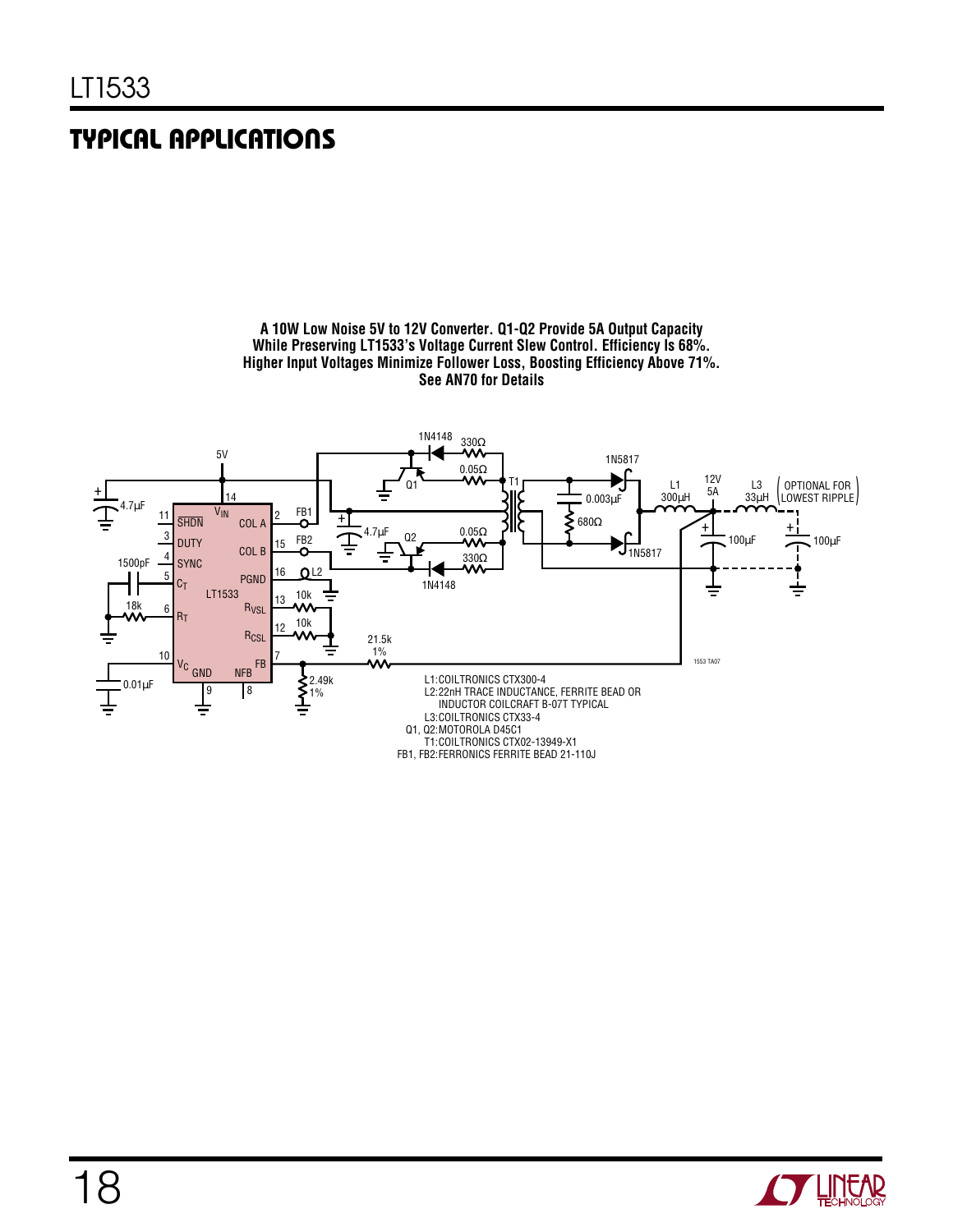#### **Dimensions in inches (millimeters) unless otherwise noted. PACKAGE DESCRIPTION**



**S Package 16-Lead Plastic Small Outline (Narrow 0.150)** (LTC DWG # 05-08-1610)

DIMENSION DOES NOT INCLUDE MOLD FLASH. MOLD FLASH \* SHALL NOT EXCEED 0.006" (0.152mm) PER SIDE

\*\*DIMENSION DOES NOT INCLUDE INTERLEAD FLASH. INTERLEAD FLASH SHALL NOT EXCEED 0.010" (0.254mm) PER SIDE